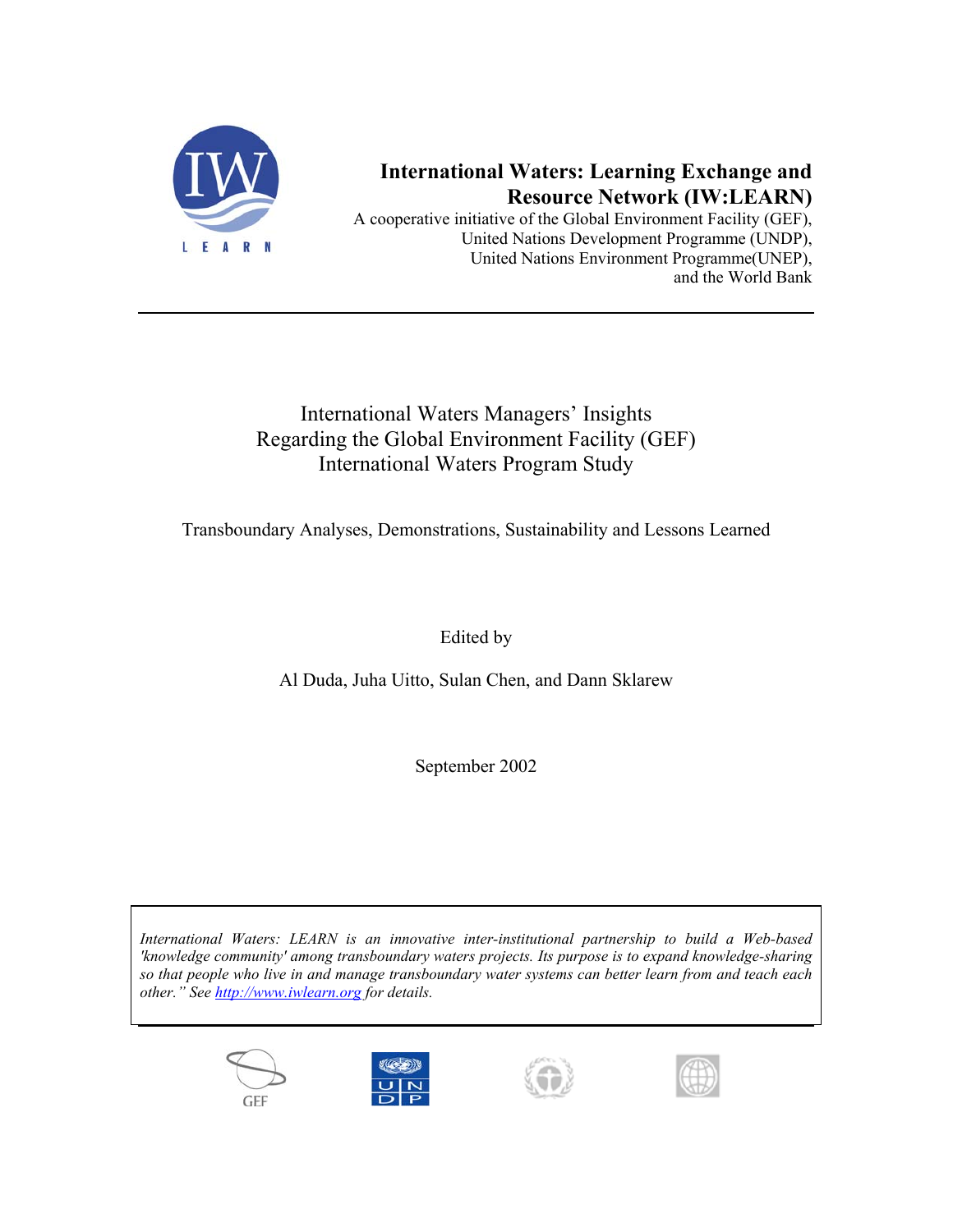#### **Acknowledgements**

The producers of this synthesis report wish to thank co-chairs Al Duda, of the Global Environmental Facility (GEF), and Juha Uitto, now at UNDP-GEF, for promoting and leading our 2002 season of electronic discussion. This discussion revolved around findings of the International Waters Program Study, prepared by Juha and Michael Bewers - much obliged. Juha and Sulan Chen deserve appreciation as well for their comprehensive summarization of insights at the close of each discussion topic. Credit is also due to Dann Sklarew, Jerod Clabaugh and Shayne Gardner at IW:LEARN for their facilitation, technical and production support.

Finally, deep gratitude on behalf of the entire GEF IW community to those enlightened GEF IW managers who have taken time from their hectic schedules to contribute to our collective learning and knowledge sharing. May your wisdom bear fruit across our transboundary waters initiatives.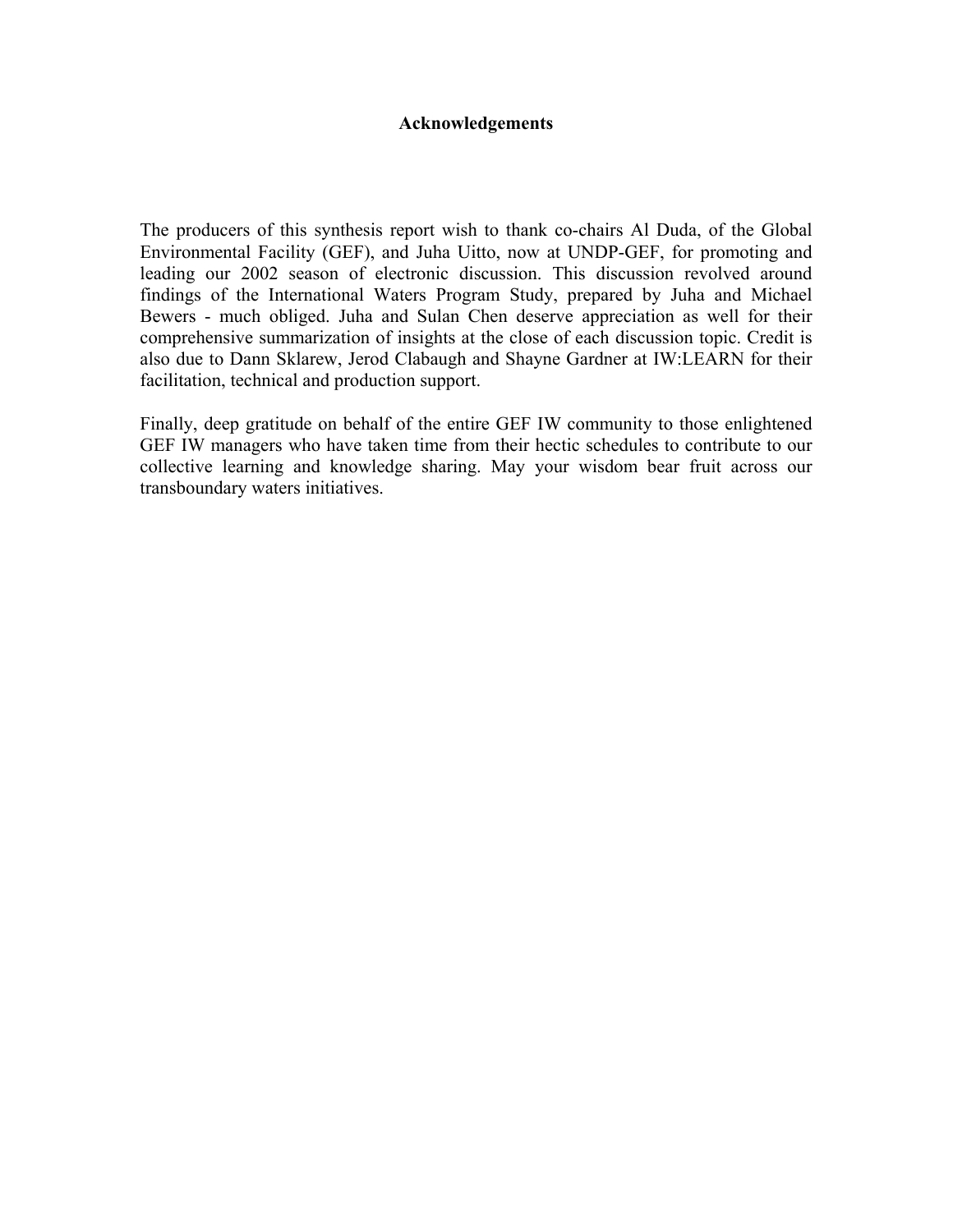## **Table of Contents**

| The Use of Transboundary Diagnostic Analyses (TDA)                                                                                                    |  |
|-------------------------------------------------------------------------------------------------------------------------------------------------------|--|
|                                                                                                                                                       |  |
| Institutional Sustainability, Including Regional/Basin-Wide Organizations 18                                                                          |  |
|                                                                                                                                                       |  |
| ANNEX I. Internet addresses (URLs) for Web sites and documents related to                                                                             |  |
| ANNEX II. Program Study findings related to the use of<br>Transboundary Diagnostic Analyses (TDA) to develop Strategic Action P <sup>**</sup> rograms |  |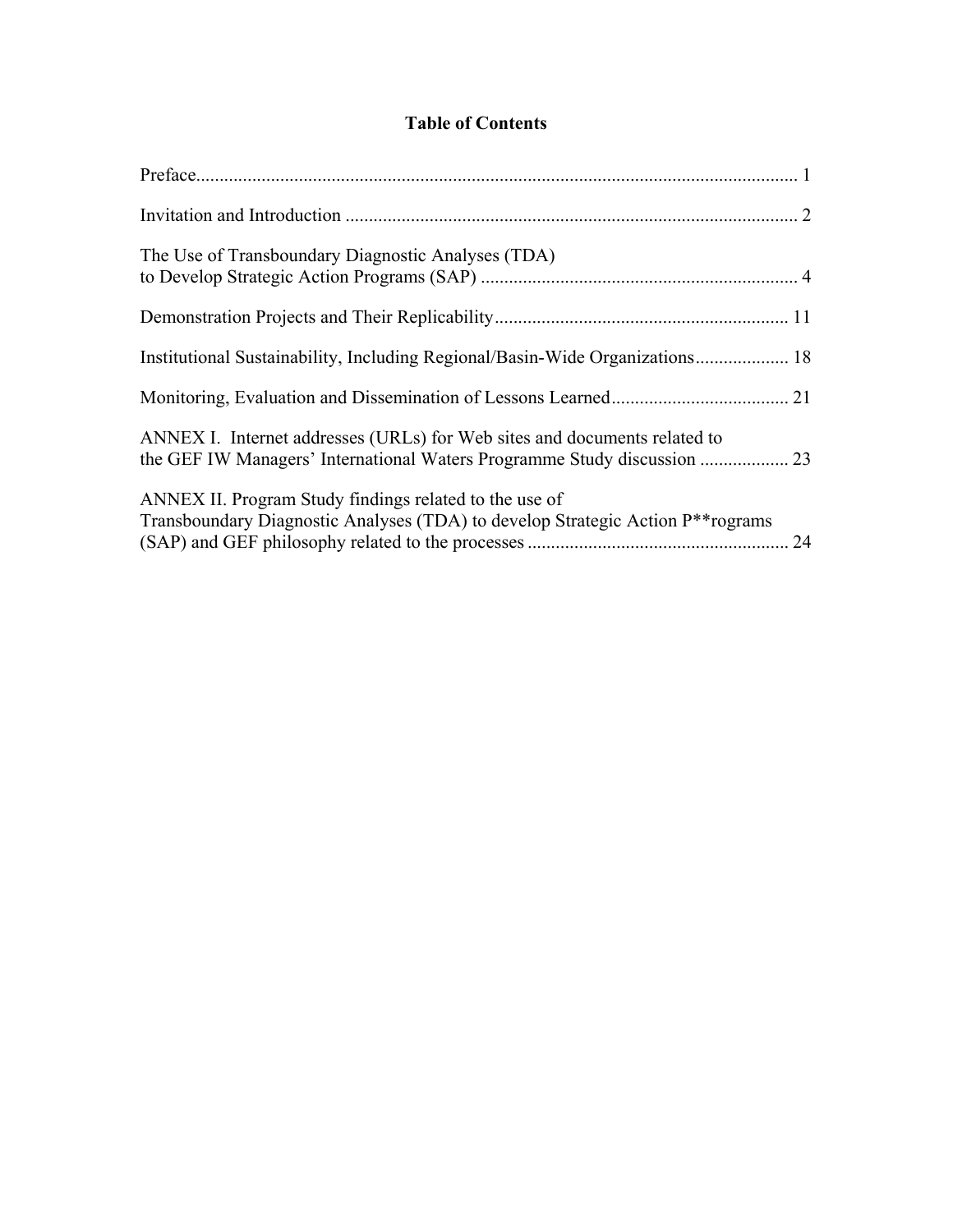#### **Preface**

<span id="page-3-0"></span>This report summarizes the electronic discussion of the outcomes from the 2001 GEF International Waters Program Study (<http://www.iwlearn.net/ftp/iwps.pdf>*)* that was carried out during the spring of 2002 under the auspices of IW:LEARN. We would like to extend our heartfelt thanks to the GEF International Waters Managers for their active and constructive participation in the virtual discussion.

These contributions have succeeded both in informing one another and the GEF regarding perspectives and insights from the various projects. In addition, this series of discussions has provided input into the planning of future face-to-face meetings and workshops. For example, our TDA/SAP discussion provided valuable material for a new TDA/SAP course under development for you by TRAIN-SEA-COAST and its partners.

The first three discussions on (1) the use of TDA to develop SAPs; (2) demonstration projects and their replicability; and (3) institutional sustainability, including regional and basin-wide organizations, all produced very valuable outcomes through your interventions and insights. These have all been summarized and the reports archived and available via the Publications section of IW:LEARN's website [\(http://www.iwlearn.org](http://www.iwlearn.org/)).

The fourth and final discussion - on monitoring, evaluation (M&E) and dissemination of lessons learned – may have suffered from our collective e-forum fatigue. We are pleased, therefore, that we will all have the opportunity to focus more on M&E at the Second Biennial GEF International Waters Conference in Dalian, China, 25-29 September 2002. During the conference, there is a special session dedicated to this issue. In addition, IW:LEARN and its UNEP-GEF partners may be following-up with some of you directly in the coming months to facilitate dissemination of your projects' experiences and lessons learned.

Once again, thank you very much for your constructive participation in the discussion. We would very much like to hear from you about your opinions concerning the usefulness of this exercise and how future electronic discussions could be improved. To do so, please email [gef-iw-mgrs-owner@yahoogroups.com](mailto:gef-iw-mgrs-owner@yahoogroups.com) to communicate specifically with the e-forum's administrative team at IW:LEARN.

Best regards,

Juha I. Uitto & Alfred M. Duda GEF co-conveners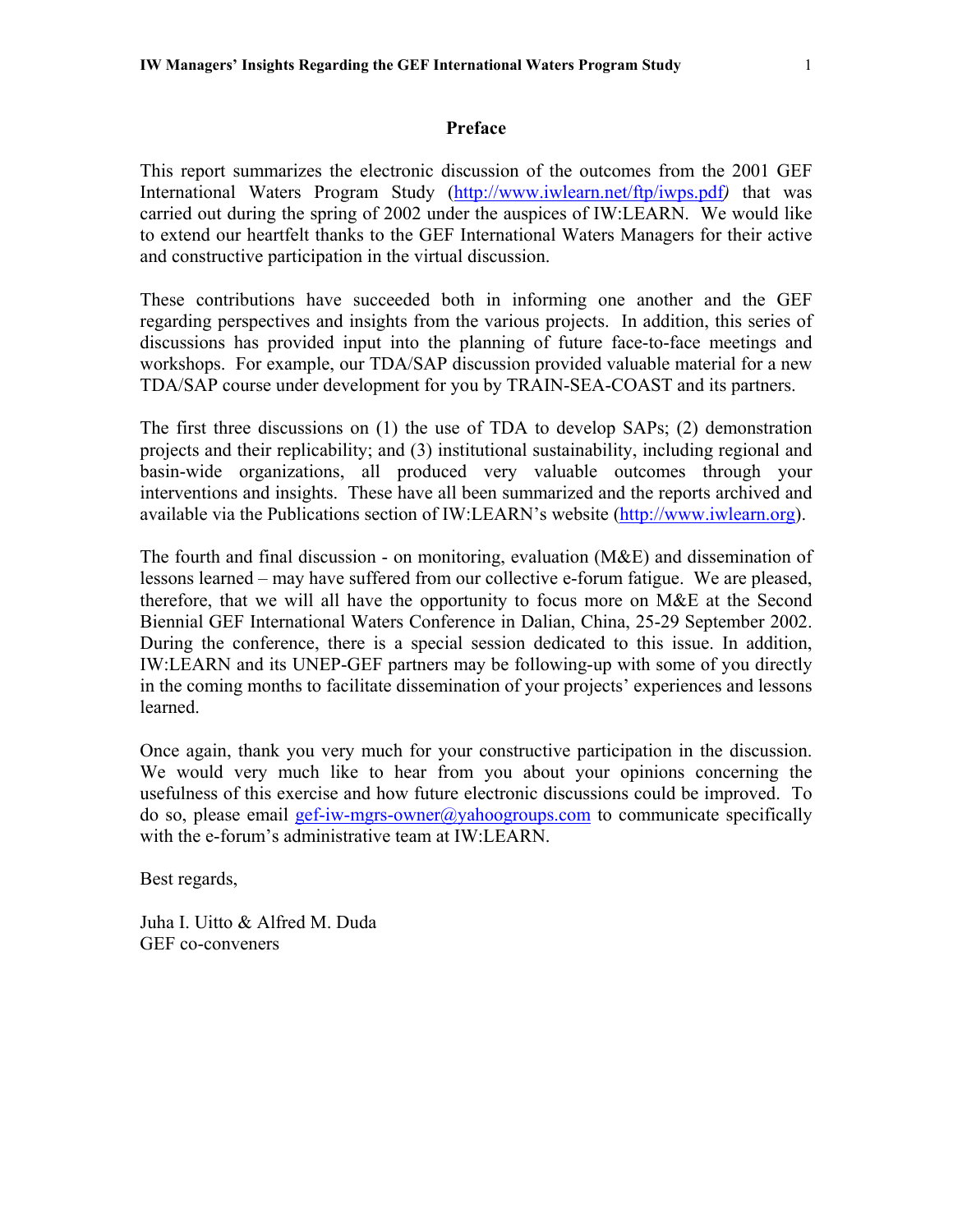#### **Invitation and Introduction**

#### **To the GEF IW Managers Electronic Discussion of**

#### **The 2001 GEF International Waters Program Study**

<span id="page-4-0"></span>Dear GEF International Waters Managers,

On behalf of the GEF, it is our pleasure to invite you to participate in an electronic discussion of the outcomes from the 2001 [GEF International Waters Program Study.](http://www.iwlearn.net/ftp/iwps.pdf)\* From experiences gained across the GEF international waters community, the study draws lessons and recommendations for projects, agencies and the GEF itself. The purpose of this discussion will be threefold:

1. *To share with you pertinent findings from the International Waters Program Study.*

2. *To discuss and verify the findings' relevance and applicability to the GEF international waters projects and their managers.*

3. *To learn from the broader experiences within the GEF international waters community and to identify innovative solutions with potential for replication.*

Insights from people working on and managing projects at the field level are vital. They allow us to convey actual implementation experiences to GEF management, so that these can be better taken into account in further developing the international waters policies, program and procedures.

The remainder of this message presents the four discussion topics and process, as well as the roles of organizers and participants alike.

Amongst the issues raised both in the Program Study and recently via this "GEF IW Managers" electronic list [gef-iw-mgrs@yahoogroups.com], we propose focusing discussion on the following operational topics:

1. Use of transboundary diagnostic analyses (TDA) to develop strategic action programs (SAP)

- 2. Demonstration projects and their replicability
- 3. Institutional sustainability, including regional/basin-wide organizations
- 4. Monitoring, evaluation and dissemination of lessons learned

The discussion will continue via the GEF IW Managers email list from now through Friday, March 29, 2002, allowing us to spend approximately two weeks on each topic. A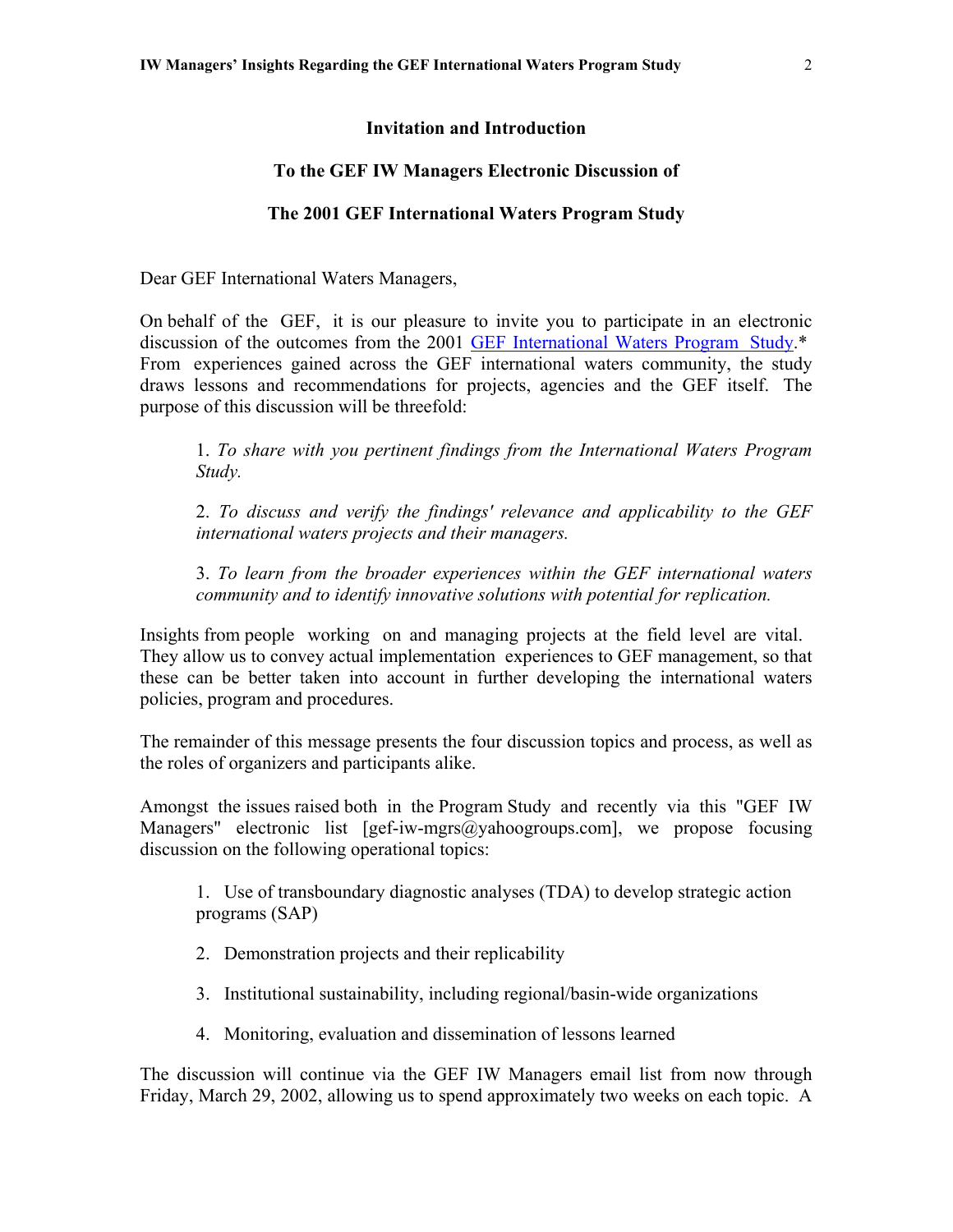more detailed introduction to on each of these topics will be emailed at the outset of that session of our discussion. At the end of the discussion an overall summary of the main points of the discussion and conclusions will be prepared and disseminated to list members and the GEF.

The co-conveners of the discussion are Al Duda and Juha Uitto. As most of you know, Al is a Senior Advisor to the GEF international waters focal area and also a participant in the study. Juha is a Senior Monitoring and Evaluation Specialist in GEF and was the task manager for the study. Juha and Sulan Chen of the GEF Monitoring and Evaluation Unit will serve as rapporteurs and periodically summarize the ongoing discussion. The Program Study team will also be available as resource persons; while the overall process is facilitated by Dann Sklarew, Chief Technical Advisor of IW:LEARN. Most importantly, we rely on all of you for the success of this important forum.

To contribute to the discussion, simply email your message or response to:

[gef-iw-mgrs@yahoogroups.com](mailto:gef-iw-mgrs@yahoogroups.com)

We look forward to sharing a fruitful discussion with you!

 Al Duda and Juha Uitto GEF Co-conveners

\* As a reference for this discussion, please review the International Waters Program Study Final Report, available via the IW:LEARN-managed "International Waters Resource Centre" Web site, <http://www.iwlearn.net/ftp/iwps.pdf>. This and other URLs pertinent to the enclosed discussions are listed in Annex I.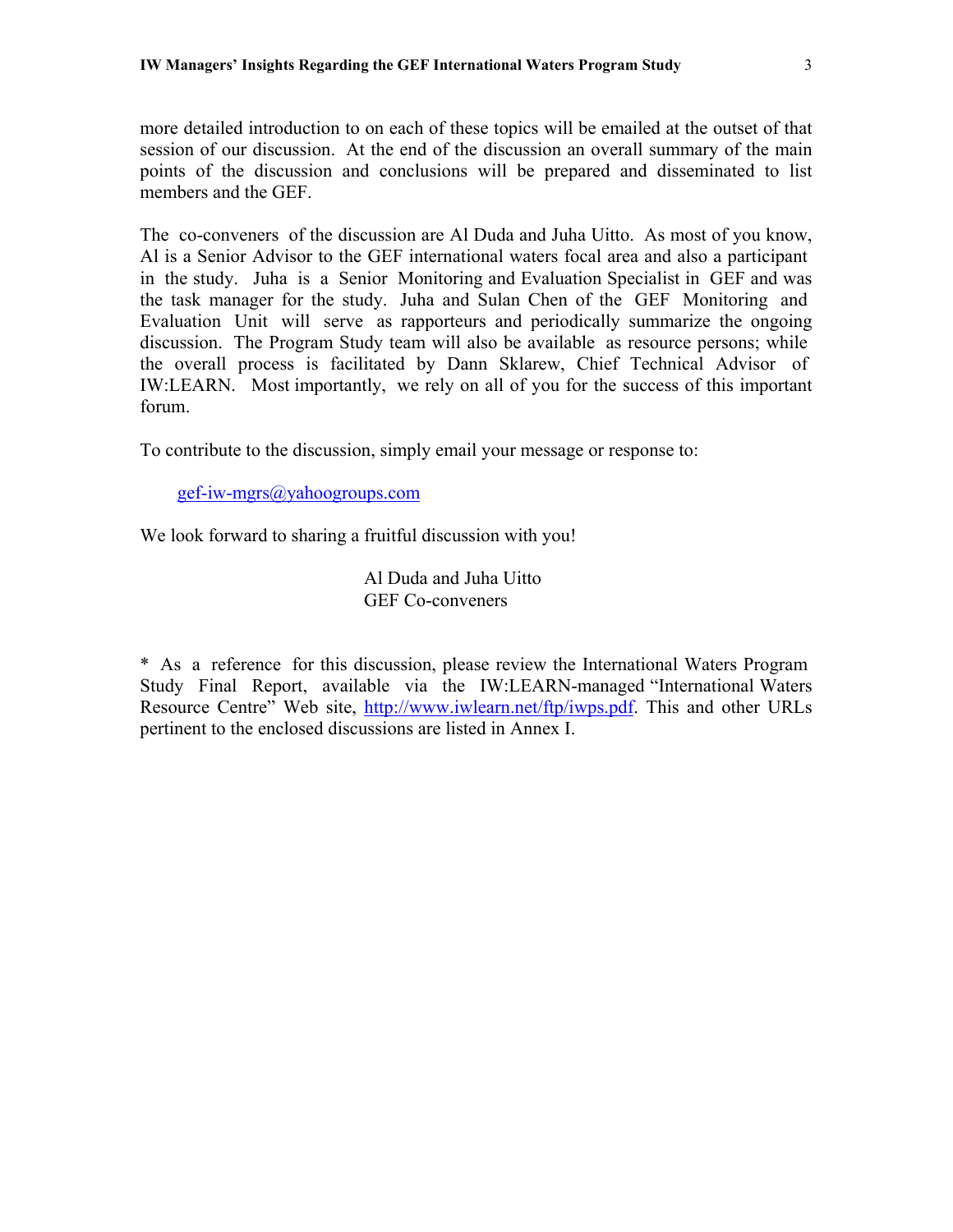## <span id="page-6-0"></span>**Introduction to GEF IW Managers Electronic Discussion On**

### **The Use of Transboundary Diagnostic Analyses (TDA)**

### **To Develop Strategic Action Programs (SAP)**

We will start our discussion by focusing on the use of transboundary diagnostic analyses (TDA) to develop strategic action programs (SAP). This topic is, of course, a central one for the international waters portfolio and many of you have experiences with the TDA/SAP approach that will enrich our discussion.

The Program Study findings regarding this topic can be found in the International Waters Program Study Final Report (pages 11-13, paragraphs 53-63), summarized in Annex II.

Some specific issues for your consideration in this discussion:

### **Comparing Project Experiences with and without TDA/SAPs**

- For projects that have employed the TDA approach to preparing a SAP:
	- o What have been your experiences in doing so?
	- o What are the experiences with completing a TDA as part of project preparation and under what circumstances can this be done?
	- o Was the science community involved in formulation or participated in reviews?
- For projects that did not utilize the TDA/SAP approach:
	- o Would it have been helpful to address the transboundary environmental issues in a more systematic and scientific manner or would this have unduly delayed the implementation process?
	- o Has implementation with the SAP completely solved the transboundary problem?

#### **Applying the TDA to Stakeholder Involvement**

- Does the TDA/SAP approach facilitate achievement of a shared vision among countries sharing a water body?
- How did you utilize the draft TDA as a stakeholder involvement tool? Did you involve the public?

#### **Technical Assistance in TDA/SAP Development**

- Should the GEF provide specific guidance with respect to how to develop a TDA?
- Would a one or two page short guidance note be helpful to outline the philosophy of the TDA and the SAP processes as participation, engagement, and priority setting processes?
- What more could be done to support the TDA/SAP development process?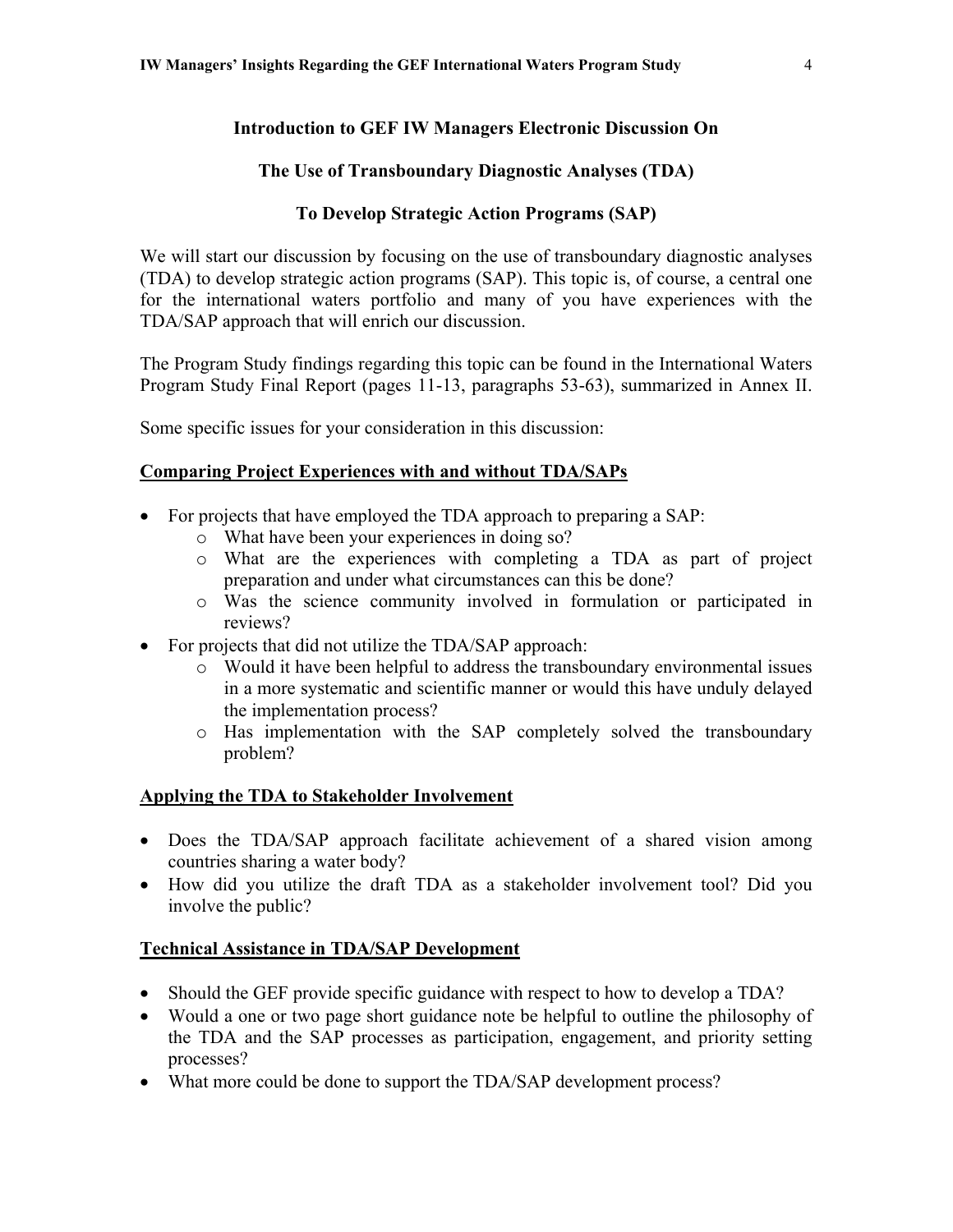#### **Summary of GEF IW Managers Electronic Discussion On**

#### **The Use of Transboundary Diagnostic Analyses (TDA)**

#### **To Develop Strategic Action Programs (SAP)**

February 4-25, 2002: TDA/SAP Processes (IW Project Study Discussion, weeks 1-3) As reported by: Sulan Chen and Juha Uitto, GEF M&E Unit

The following is a summary of insights provided by forum participants over the first three weeks of our discussion of the role of and experiences with the TDA/SAP processes. Please e-mail any additions or corrections to Juha Uitto  $(i$ uitto $@$ worldbank.org).

#### **TDA/SAP Portfolio Discussion**

- There are 10 IW projects that have undergone at least the TDA process and the majority of those completed their SAP: The Bermejo, Lake Tanganyika, and Danube freshwater basins projects, the Red Sea, Benguela, and Black Sea Large Marine Ecosystems, Pacific SIDS project, Mediterranean, South China Sea, and the Nile. The first 6 of these prepared both the TDA and SAP.
- Several projects in Africa that are still under preparation reported on their progress. The Lake Chad project has adopted a TDA/SAP approach, as well as use of pilot project to test approaches to reverse land and water degradation. The Niger River Basin project is working with this framework as well, but adapting it to its own basin circumstances. Similarly, the Southern African Development Committee (SADC) drought and groundwater project focusing on the Limpopo Basin currently under preparation will involve consultations among institutions in the SADC region. The Volta River Basin project is presently carrying out the TDA with inputs from reports on the six riparian countries.
- A TDA and Threats and Root Causes Analysis were also prepared for the Mesoamerican Barrier Reef System project, a biodiversity project with significant IW implications. The TDA was carried out in all four participating countries and resulted in a hierarchy of threats to the barrier reef system, along with a series of policy recommendations.

#### **Project Lessons/Experiences**

• The Lake Ohrid project stated that after nearly three years of experience one of the main results is the establishment of an institutional structure for the management of the transboundary lake basin. The project staff has now begun to recognize the value of a clearly articulated "lake vision" to guide the action planning process. It is equally important to produce visible results in the improvement of the lake environment before the project ends.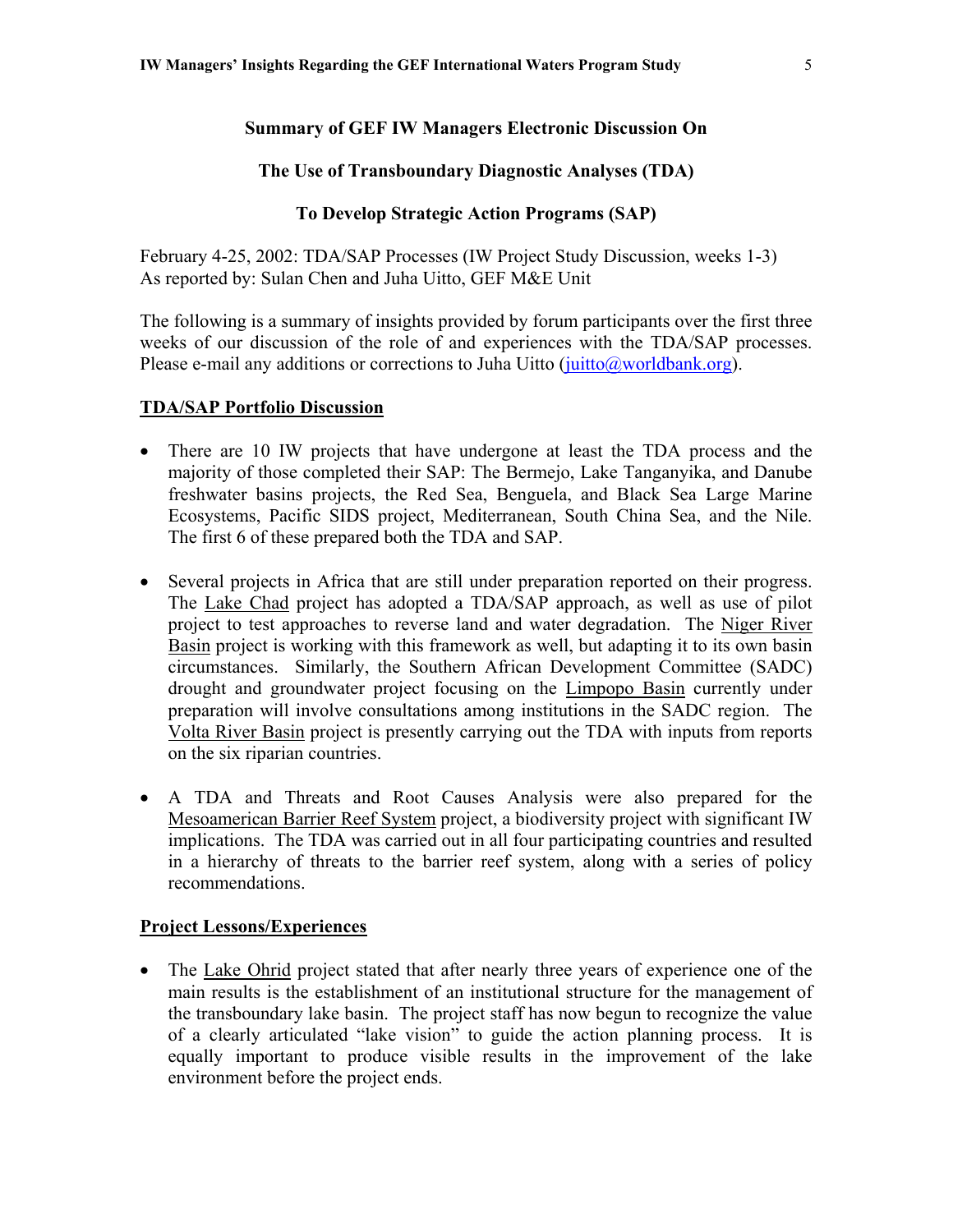- An interesting discussion was conducted on the alternatives of TDA to prepare the SAP. The Pacific SIDS Project did not go through a formal TDA. However, the IWP was formulated on the basis of broad consultation in 1997 involving all 13 participating countries. Accordingly, although the SAP would have benefited from the TDA process, the TDA required considerable external resources that these island states relatively lacked. Overall, the SIDS project consultative phase did provide some lessons and experience in the design of similar exercises in the future: the time frame for the consultations should be reasonable; consultations should include rural communities; information missing or the lack of state capacity; the assessment of priority concerns was largely constrained within task force meetings; expectations were unduly high; oceanic issues were paid little attention compared with coastal issues.
- The Bermejo project has concluded the TDA/SAP elaboration process, and is currently in the implementation phase of the SAP. Some lessons and experiences on the Bermejo project were shared as follows: TDA/SAP process is vital; stakeholder participation, public participation and information sharing are critical; a multiinstitutional approach and commitment from financial institutions, governments and investors are needed.
- Stakeholder participation is very important for the TDA/SAP success. In the Black Sea project, one of the main problems apart from eutrophication identified during the TDA was that of overfishing and destructive fishing. The project was driven/captured by the environment sector to address eutrophication, and the fisheries stakeholders were not engaged. The Black Sea TDA provided options for resolving the identified problems. More careful reflection by the stakeholders on the fisheries issues and potential solutions could have led to a more comprehensive SAP.
- The Lake Malawi biodiversity project offered lessons: high-level effort and facilitation from the World Bank and other donors; involvement of countries and inter-regional coordination; objective management and technical review; horizontal linkages and knowledge management; partnership with bilateral development agencies.
- GloBallast did not go through a TDA/SAP process, but it offered the lessons as following: the process is just as, or even more important than, the product; completeness and inclusiveness of task force is critical; it is vital to have a lead agency to assume the responsibility of coordination, while being inclusive through the interministerial committees.
- The San Juan River Basin project prepared its TDA during its PDF phase. This project emphasized the importance of participatory methodology and demonstration projects in project implementation.
- The Mediterranean Project TDA was to a large extent constrained to the land-based pollution problem. The Mediterranean approach to TDA focused on the development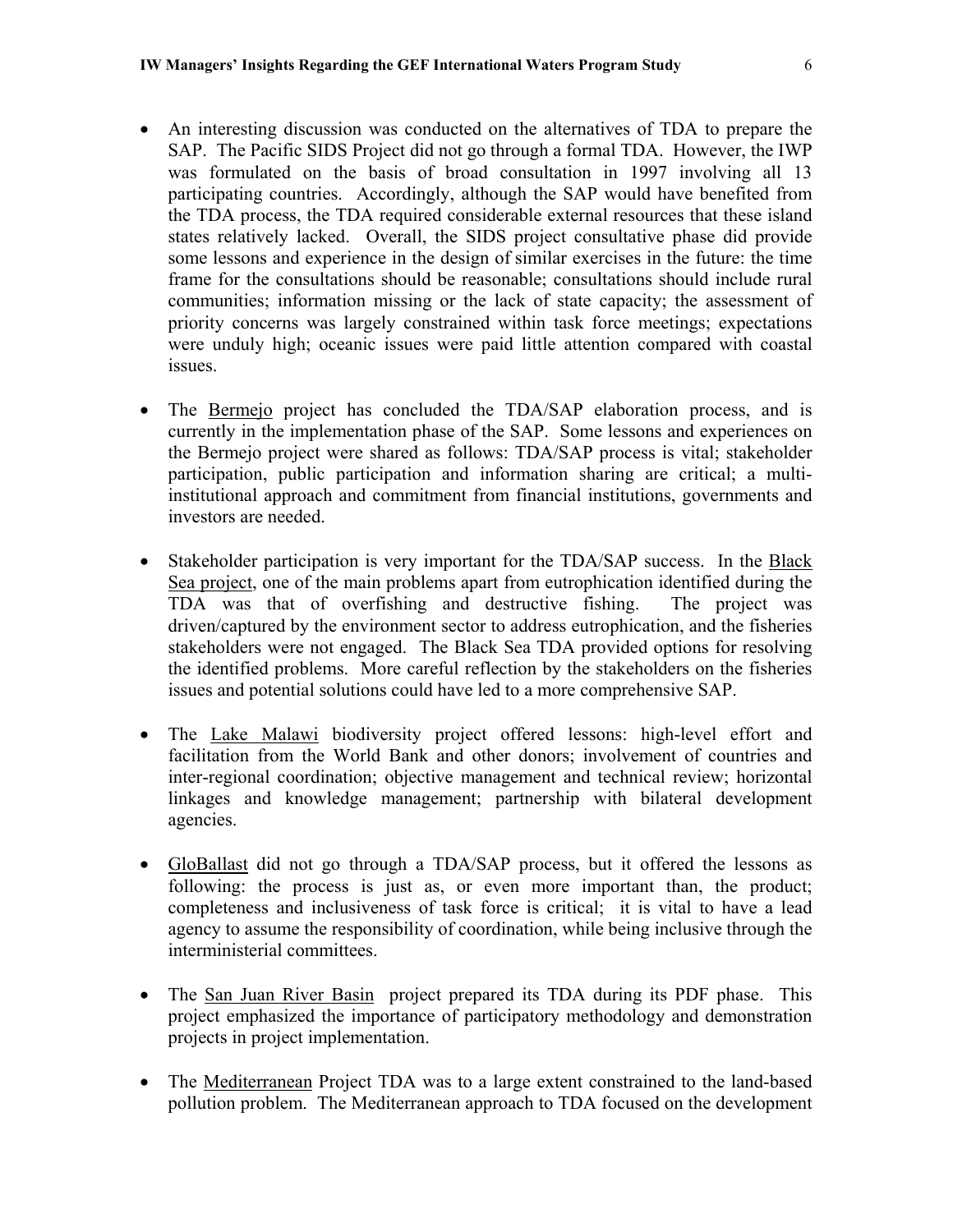of a number of tools including mechanisms for identifying and quantifying "hotspots" and sensitive areas. The TDA process involved work at both the national and regional levels. Due to the limited time of the TDA work, the regional prioritization exercise was undertaken, but was left to apply regionally in the first year of the full project. The SAP forms the basic framework for collaborative action on a regional basis.

- The South China Sea project, unlike the Mediterranean, has no preconceptions concerning the relative importance of different issues. National assessments and regional assessments were conducted independently to identify the priority issues. Without the two and a half years' intense TDA work and the strong national involvement in its development, it is unlikely that the SAP would have received the degree of political support it initially did.
- PEMSEA (Partnerships in Environmental Management for the Seas of East Asia) did not follow the TDA/SAP process since it began before the GEF Operational Strategy was adopted by the GEF Council and was based on addressing national "hotspots" through integrated coastal management techniques. In the end, this strategy helps to prevent or lessen transboundary pollution. While PEMSEA focuses on building partnerships to implement environmental management projects and programs, it has used processes of involving stakeholders to produce risk assessments and environmental profiles that are analogous to the TDA process and plans or strategies that are analogous to the SAPs. PEMSEA has learned the following lessons: the approach and process encourage greater buy-in of national and local governments; both high-income nations and developing countries are willing to share and pool their resources in undertaking environmental activities; there is an increase in partnership with nongovernmental bodies and private sectors; scientific advice is necessary and important for local management and national policy decisions; a comprehensive communication plan helps bridge a stronger understanding and partnership and promotes buy-in among the stakeholders' participation; risk assessment provided the stakeholders a better understanding of the problems.
- Joint Lessons from MPP-EAS and PEMSEA: The process of problem identification, causative changes, and use of expert systems are necessary at all levels. Practical actions rather than planning and strategy are called for. A functional coordinating mechanism is essential. A challenge is to acquire a national consensus on a lead agency for coordination of interministerial-like committees. Partnership is a good way of cooperation and is essential for involving the private sector to help solve the environmental problems. Linking environment management with economic development makes project more effective. Information communication is essential to the project. Through the incremental efforts of the demonstration sites, environmental issues receive greater government attention and internal resources to resolve them. Caution was noted about oversimplifying the procedures of project preparation.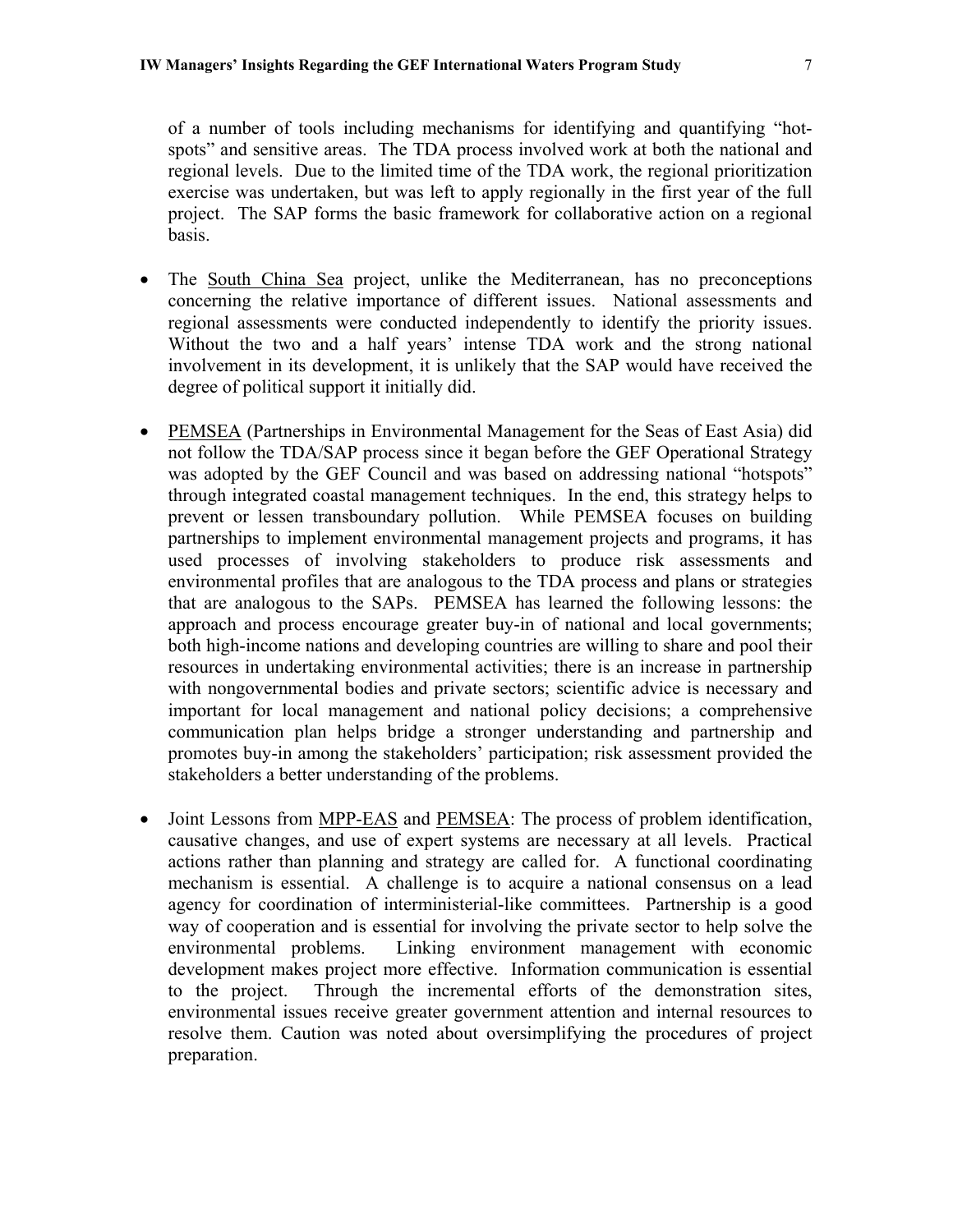#### **General Discussion for the TDA/SAP**

#### *Stakeholder Participation and Public Involvement*

- There was a reminder from the Danube Public Participation medium-sized project to the group that public policy cannot move independently of public will. This lesson should be borne in mind while starting with the scientific/technical approaches. Although the US public participation regime can provide useful insights, different countries may have many different traditions for effectuating public participation. Information is a key ingredient in building genuine public participation.
- A counter-argument on the difference between public involvement and stakeholder participation was made. It was stressed that stakeholder participation is critical to the TDA/SAP process. In the South Pacific SAP, it was found that a communications strategy should go hand in hand with stakeholder participation.
- It was suggested that a stakeholder consultation should be held before the approval of PDF-B grant. This initial stakeholder consultation does not need to be extensive, but is critical for a project not to be "manipulated" by a sector in project implementation later. It was also suggested that this kind of initial stakeholder consultation could be a requirement for applying to PDF-B grant.

#### *TDA/SAP as Procedures*

- Much of the difficulty with the process registered in the Program Study is because it is seen as a one-off exercise with only one purpose i.e. a GEF project to implement the SAP.
- More stress should be put on the the TDA/SAP process as a regional management tool rather than a science-driven criticism. More stress should be given to identifying what participating countries can do with their current or marginally enhanced resources and action on these might be used a prerequisite to the GEF involvements.
- The TDA/SAP process should neither be seen as complicated nor complicating.
- The TDA/SAP should ensure high-level commitment and support so that it is given appropriate weight and respect. This high-level commitment to cooperate in the project should precede the TDA process.
- The TDA/SAP is an iterative joint mechanism of which the TDA is an important constituent part. The TDA is a process for identifying the transboundary priorities that would form the basis for formulating the subsequent SAP. It should be prepared and agreed jointly by the stakeholders through a process of *joint fact-finding*.
- The TDA focuses on identifiable transboundary issues. In analyzing these issues it will be necessary to gather objective information on causes of the problems within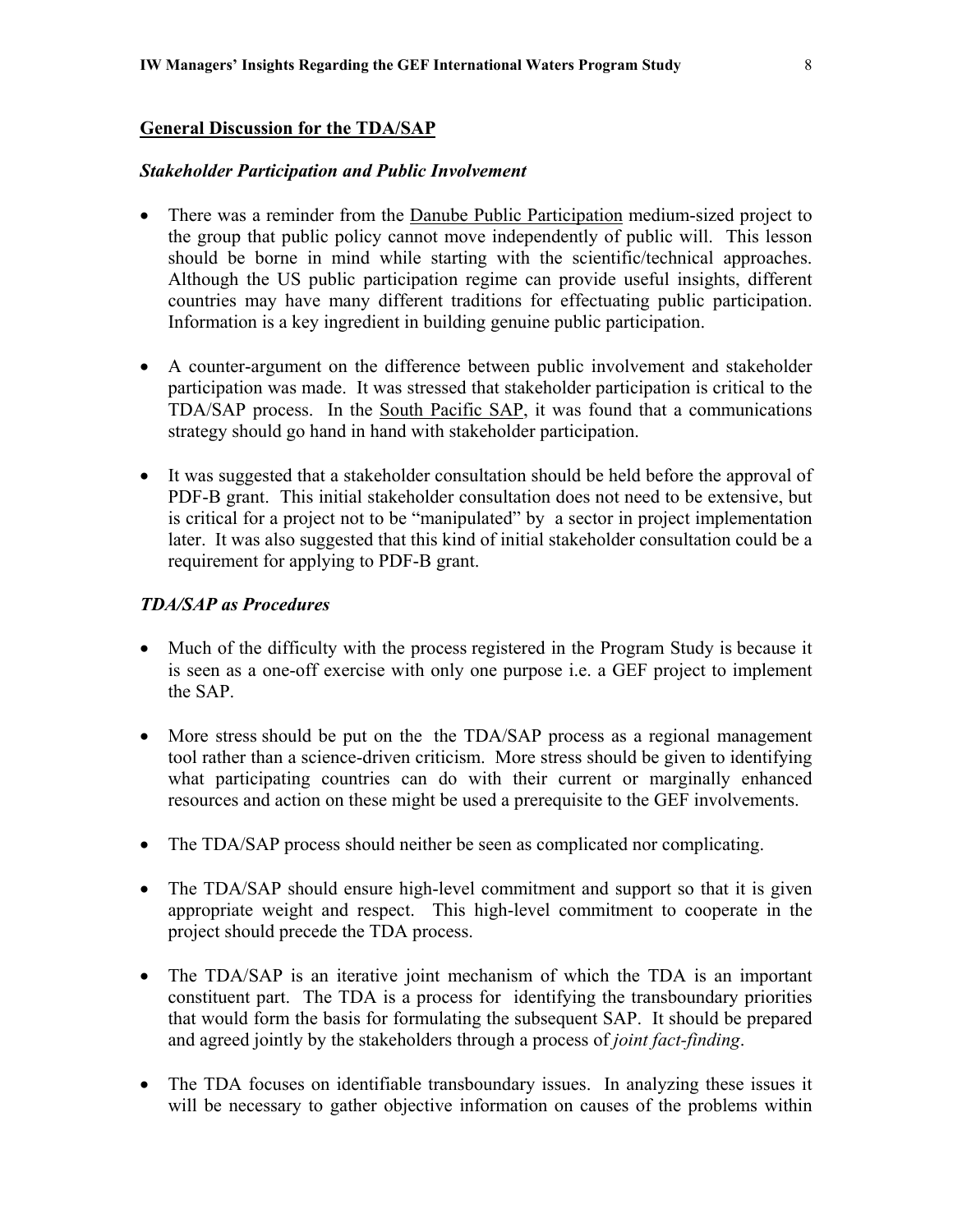national boundaries and on appropriate geographical and temporal scales. A *causal chain analysis* should be an intrinsic part of any TDA.

- There needs to be a process of consultation and brainstorming in the solutions to the identified problems. In the negotiation process of the SAP, political realities often influence the process.
- It was raised that some terminologies should be avoided using such as "permanent funding" and "leverage". It was suggested that "long term investment strategies" and "co-investment" are more appropriate.
- With regard to funding limitations, it was noted that the GEF is intended to play a catalytic role. The TDA/SAP processes are about country ownership and focus on transboundary and shared issues for the long-term, and hopefully for introduction of adaptive management mechanisms.

#### *General Feedback on TDA/SAP*

- The benefits of TDA/SAP:
	- o It was noted that the TDA/SAP process was not a requirement of the GEF project cycle nor was it only a process to produce the GEF project. In reality, carrying out a TDA and subsequent adoption of a SAP is itself a major accomplishment by identifying the problems and their causes, evaluating costs and benefits, and eventually agreeing on a common course of action aimed at protecting the shared environment.
	- o TDA focuses on two issues/areas which generally are not included in other forms of assessment: transboundary issues and identification of the root causes of problems.
	- o SAP differs fundamentally from any other kind of Action Plan. The intent is that it could consist of a program of actions with priority order, which, if undertaken, will enable countries to address the priority transboundary issues within specified time frames.
	- o A strong recommendation was made that "a SAP cannot be prepared without a TDA". A good TDA is a necessary but not sufficient condition for a good SAP.
- Features of TDA/SAP:
	- o Networking of collaborating individuals and institutions
	- o A common approach can, to varying degrees, bring a consensus of participating countries regarding required actions and priorities
	- o The technical/scientific work of the TDA facilitate the development of political consensus regarding the SAP
- Whether the GEF should provide guidelines for developing the TDA/SAP?
	- o While many projects had already prepared the TDA/SAP, there was a general feeling that it would be beneficial for the GEF to provide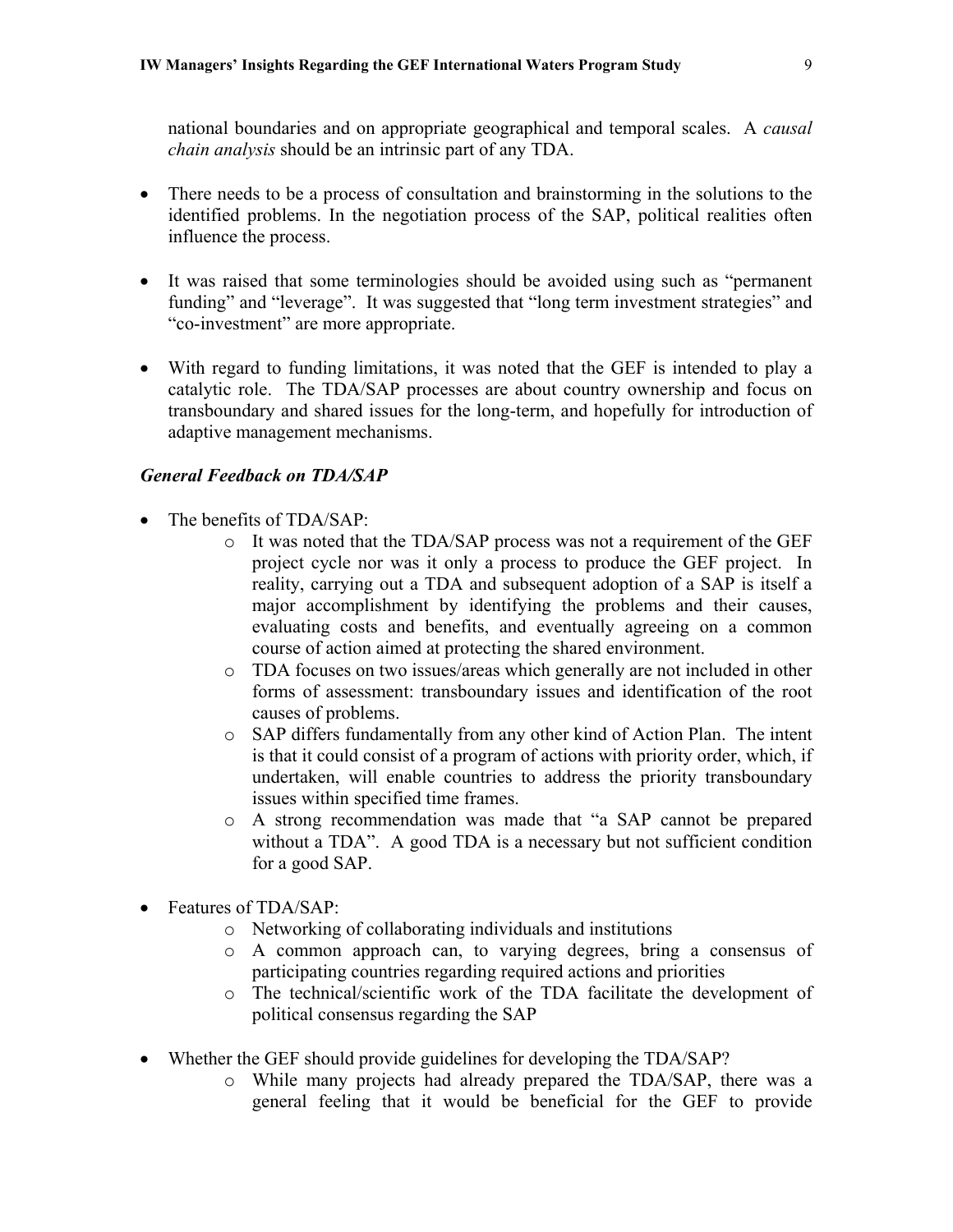guidelines for developing the TDA/SAP. These should be prepared with a "light touch" and enough flexibility to address those issues that were specific to a particular area.

- o The guidelines should include: 1) recommendations for addressing issues that were due to poor collaboration among national and international institutions working in transboundary areas; 2) mechanisms to "translate" the technical products into implementable policies.
- o A more moderate view was also noted that the guideline could be done, but might not be needed urgently. It cautioned that a guideline might be perceived as one more GEF-defined hurdle to overcome.
- Challenges/problems of TDA/SAP
	- o How to complete a scientifically and technically sound TDA remains challenging. It is suggested that A TDA of less than 18 months cannot possibly be comprehensive and, if it is, it is likely to be superficial if the geographic scope covers more than 5 countries.

Moderators' Note: the full archive of this discussion can be found on-line at:

<http://groups.yahoo.com/group/gef-iw-mgrs/messages>

Messages 50-92 are particularly pertinent to this topic. For assistance with accessing these archives, please contact IW:LEARN  $(info@,iwlearn.org; Tel: +1 (703) 522-2190;$ Fax: +1 (703) 522-2190). Other pertinent URLs are listed in Annex I.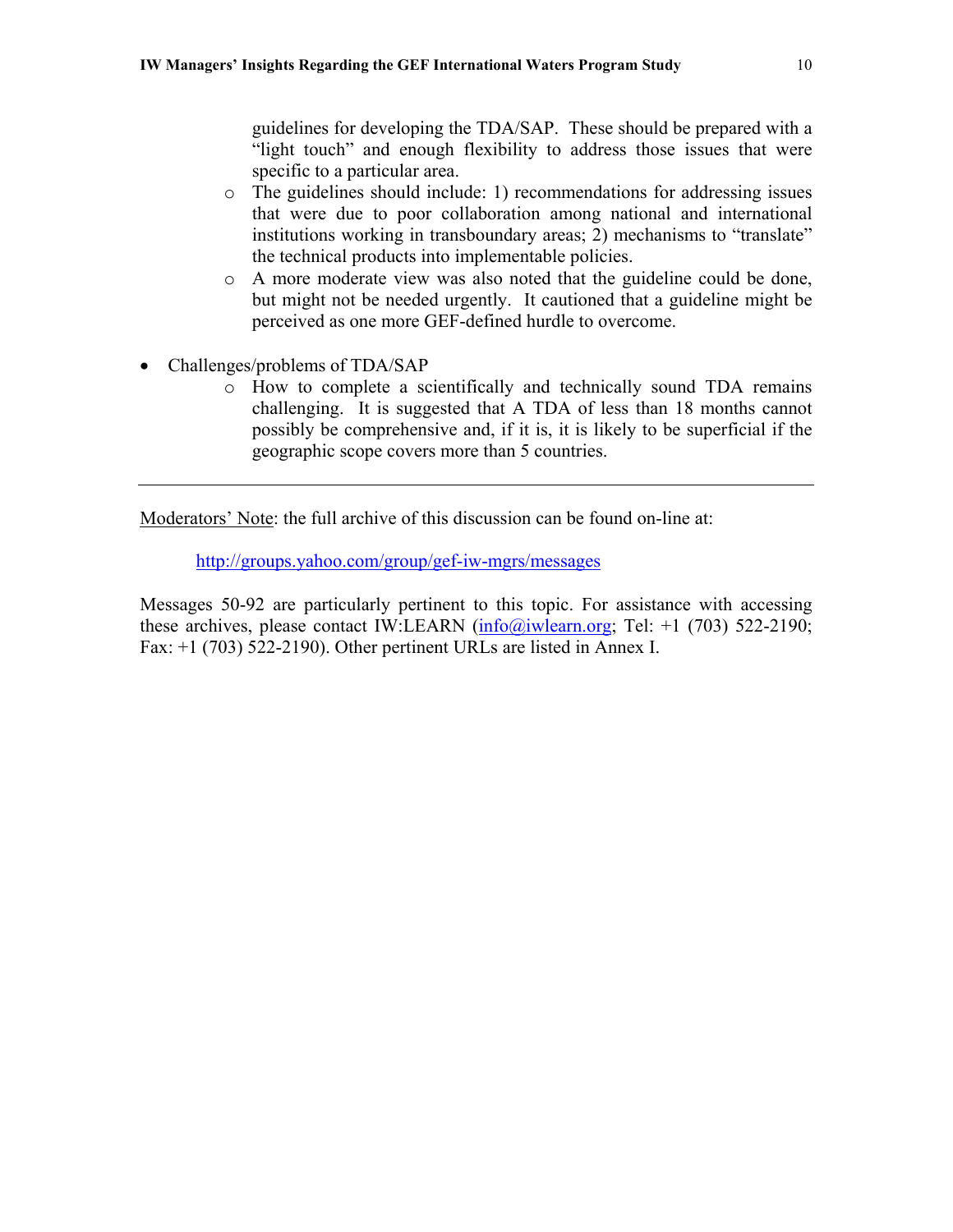## **Introduction to GEF IW Managers Electronic Discussion On**

### **Demonstration Projects and Their Replicability**

<span id="page-13-0"></span>As GloBallast and others recently noted here, a critical issue to many GEF IW projects is how to identify successful demonstration activities, then disseminate that knowledge for replication elsewhere.

The GEF's International Waters Program Study (pp. 14-15 at <http://www.iwlearn.net/ftp/iwps.pdf>) examined the degree to which demonstration projects or projects with demonstration components appropriately demonstrate consultative processes, riparian or regional arrangements for environmental protection, and technology from one project area that can subsequently be applied to advantage in other geographical areas.

The study concluded that the demonstration projects are generally both well conceived and satisfy the criteria for GEF support. However, more needs to be done to promote successful demonstration and replication approaches. The GEF needs to target its dissemination activities in a much clearer manner taking into account the characteristics and needs of different target groups. There is still far too little knowledge about GEF - especially at the policy-maker level. Similarly, private sector resources remain underutilized.

In seeking to maximize global environmental benefits, replication of successful demonstrations is a key project criterion for GEF co-financing of international waters projects. This replication can be on different levels: within the project area; outside of the project area but within the participating countries; elsewhere in the world.

Specific topics for GEF IW Managers to discuss regarding demonstration and replication include:

#### **Diversity of Demonstration Approaches**

• How have [y]our projects or project components included demonstration activities and what have been their impact?

## **Disseminating Successes to Foster Replication**

- What methods have been effective in promoting information dissemination on successful approaches?
- How could we better promote replication of successful approaches beyond the project area?

## **Replicating and Scaling-up Successful Demonstrations**

- How have projects managed to mobilize various resources and stakeholders to promote replication of successful approaches?
- How should future projects mobilize all actors, including the private sector, in replication of successful approaches?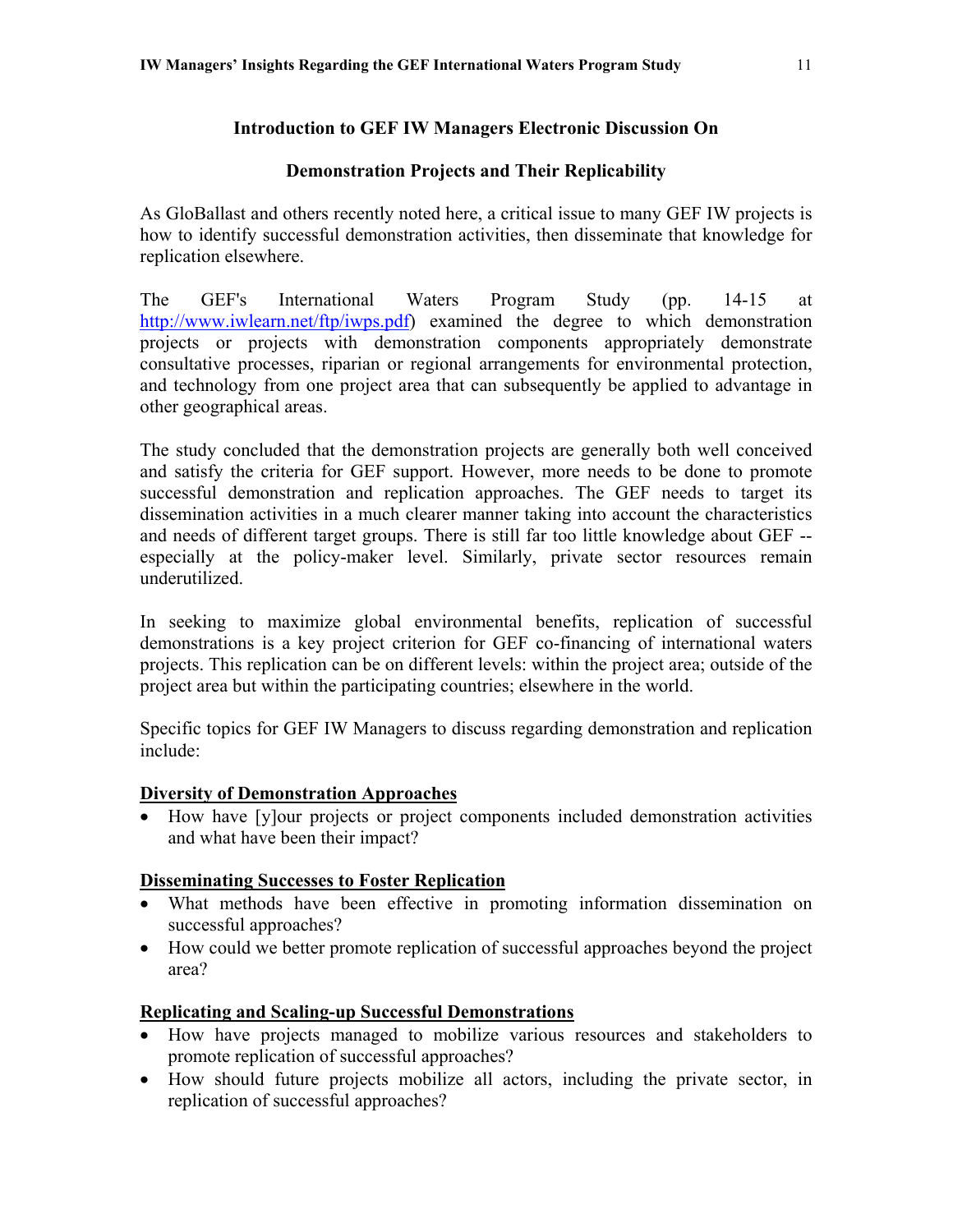### **Summary of GEF IW Managers Electronic Discussion On**

### **Demonstration Projects and Their Replicability**

February 26-March 22, 2002: Demonstration and Replication (weeks 4-7) As reported by: Juha Uitto and Sulan Chen, GEF M&E Unit

The following is a summary of views and insights provided by forum participants about the demonstration projects and replication issues, the second topic of GEF IW Electronic Discussion. Four Projects have provided their experience in the demonstrations and replications of projects. Project experience is summarized in the order of the date the related email was posted. Please e-mail any additions or corrections to Juha Uitto (juitto@worldbank.org) or Sulan Chen (schen1@worldbank.org).

#### **Demonstration Approach**

### *Transfer of Environmentally Sound Technologies*

This project is building capacity in existing cleaner production institutions in five Danubian countries to apply the Transfer of Environmentally Sound Technology at 20 pilot enterprises (identified industrial hot spots during TDA/SAP).

- The demonstration project is an MSP developed within the framework of the Pollution Reduction Programme for the Danube River Basin.
- The project concentrates on building capacity in industrial service institutions to undertake an innovative integrated approach.
- Companies were identified for assistance in upgrading their technological capacity. They were selected on the basis of enterprise viability.

#### *Bermejo Project*

Bermejo is an economically disadvantaged area shared by Argentina and Bolivia. As in other deprived areas, use of forestry resources and pastures have been carried out for immediate economic return, resulting in the elimination of vegetative cover, causing problems of erosion, desertification, and biodiversity loss

- In the Bermejo project, a series of pilot demonstrations were conducted as part of the TDA/SAP process. These included demonstration on erosion control and sediment transport, sustainable management practices in mountainous and piedmont areas, forest management and weed control, and environmental education.
- The pilot project for sediment control was implemented in the upper basin, in Bolivian territory, in an area encompassing a total of 13 Km2 (area La Tablada, in the Tolomosa River sub-basin). The project included both structural and nonstructural measures.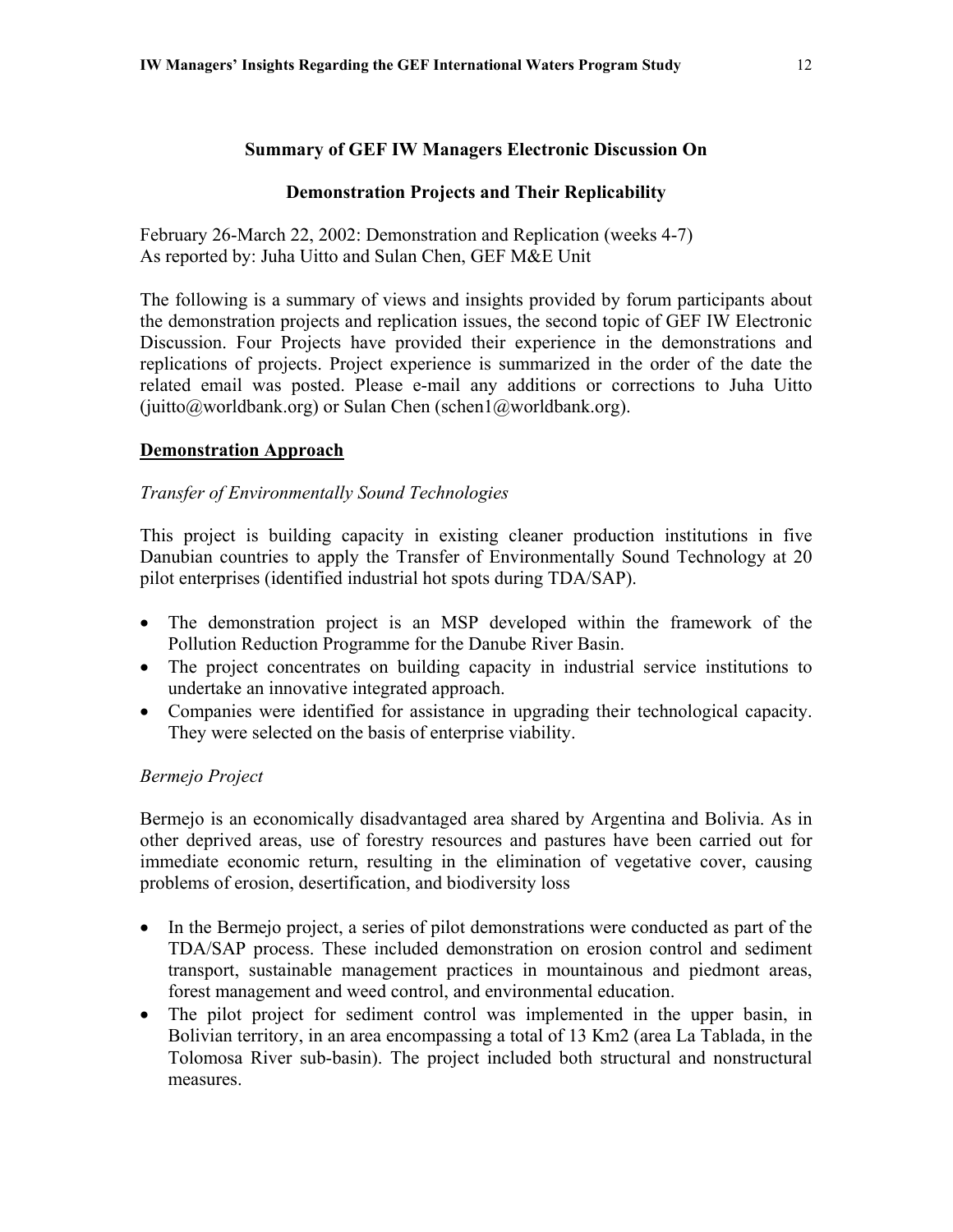- o As to the structural, a total of 96 sediment control structures were built. These included earthen banks, gabion dikes, and small wooden barriers.
- o Non-structural measures included the introduction of sustainable agroforestry and cattle raising practices, and soil management and conservation techniques.

## *PEMSEA*

- In 1994, two demonstration sites were established in Xiamen (China) and Batangas Bay (Philippines).
- The two projects undertook the following activities: (a)socioeconomic and environmental profiling, (b) identification and prioritization of problems, (c) development and approval of a strategic environmental management plan and issue specific action plans, (d) development of sea use zoning schemes, (e) establishment of a multi-agency coordination mechanism, (f) development and approval of concerned laws and regulation or administrative orders, (g) establishment of environmental monitoring mechanism, (h) creating public awareness and (i) strengthening law enforcement.

## *Conservation of the Red Sea & Gulf of Aden (PERSGA)*

- The project envisaged setting up local demonstration sites for ICZM in Yemen, Sudan, Djibouti and Somalia. The objective is to encourage governments in the region to adopt ICZM approaches for the management of coastal. The following problems faced and measures taken are noted during the implementation of the project:
	- o There is confusion as to the role of a regional organization in a local institutional set-up;
	- o The time frame to achieve the objective was too ambitious and the project financial resources were too little. The project is now essentially supporting two phases of the ICZM: participatory resources assessment and participatory planning.
	- o The project faced limited local, national and regional institutional and technical capacities. Capacity building activities such as complimentary training workshops are organized to enhance understanding of ICZM.

### *Russian Federation - Support to the National Programme of Action for the Protection of the Arctic Marine Environment*

The project has three demonstration projects:

- The first involves the establishment of a demonstration of indigenous peoples community organization on three fronts: enhanced involvement in governance; enhanced public health and sanitary services and the creation of protected buffer zones under native jurisdiction. This will be done in an integrated manner. The benefits of creating special regions will be also demonstrated.
- The second demonstration project involves the use of a novel procedure for the cleanup of contaminated marine areas. This involves the use of brown algae that can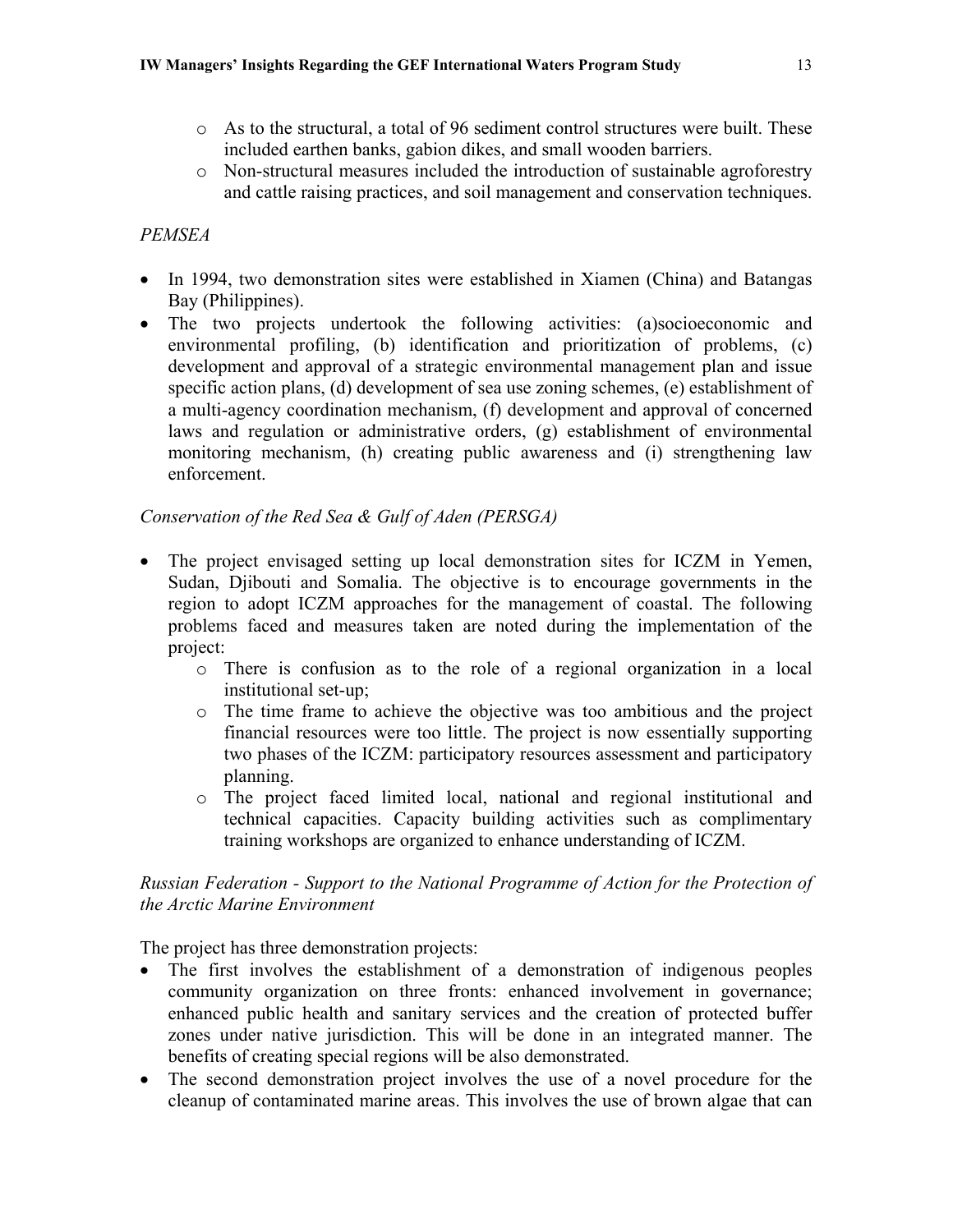be deployed for decontamination purposes and then processed for use in a number of industrial applications.

• The third demonstration involves the restitution of decommissioned military bases.

### **Dissemination, Replication and Scaling-up**

### *Transfer of Environmentally Sound Technologies*

- The second phase of the project has been launched. The project manager has provided the necessary guidelines to carry on the activities related to the second phase of the project.
- The project's integrated approach brings together different environmental tools to enhance the environmental and economical performance of industries.
- UNIDO is currently planning to replicate the TEST project in other areas, where industrial hot spots have been identified within the TDA/SAP mechanism.

### *Bermejo Project*

- The current SAP implementation phase will seek to repeat and expand the results of the demonstration projects conducted during the previous phase.
- While they will remain in essence pilot projects, they will catalyze implementation of full-scale actions in the future.

## *PEMSEA*

- Based on the success of the two demonstration sites of Batangas and Xiamen, six other Integrated Coastal Management (ICM) demonstration sites were established following the working models of Batangas and Xiamen.
	- o The participating local authorities provide co-financing, mostly on the ratio of 1:1.
	- o The sites were carefully chosen to represent different socioeconomic and ecological conditions. Each project site follows the same ICM development framework and processes.
- In order to encourage the local governments replicating the ICM working model using their own or other financial resources, they are encouraged to establish ICM parallel sites. Two parallel sites have been established, namely, Bataan in the Philippines and Shihwa Lake in RO Korea. Eight parallel sites will be established over the project period.
	- o To be qualified as a PEMSEA parallel site, the national government must apply to the Regional Programme Office (RPO), and the application is reviewed by the RPO.
	- o A parallel site receives no financial support from PEMSEA but is able to access PEMSEA's technical expertise or participate in the training courses on a cost recovery basis.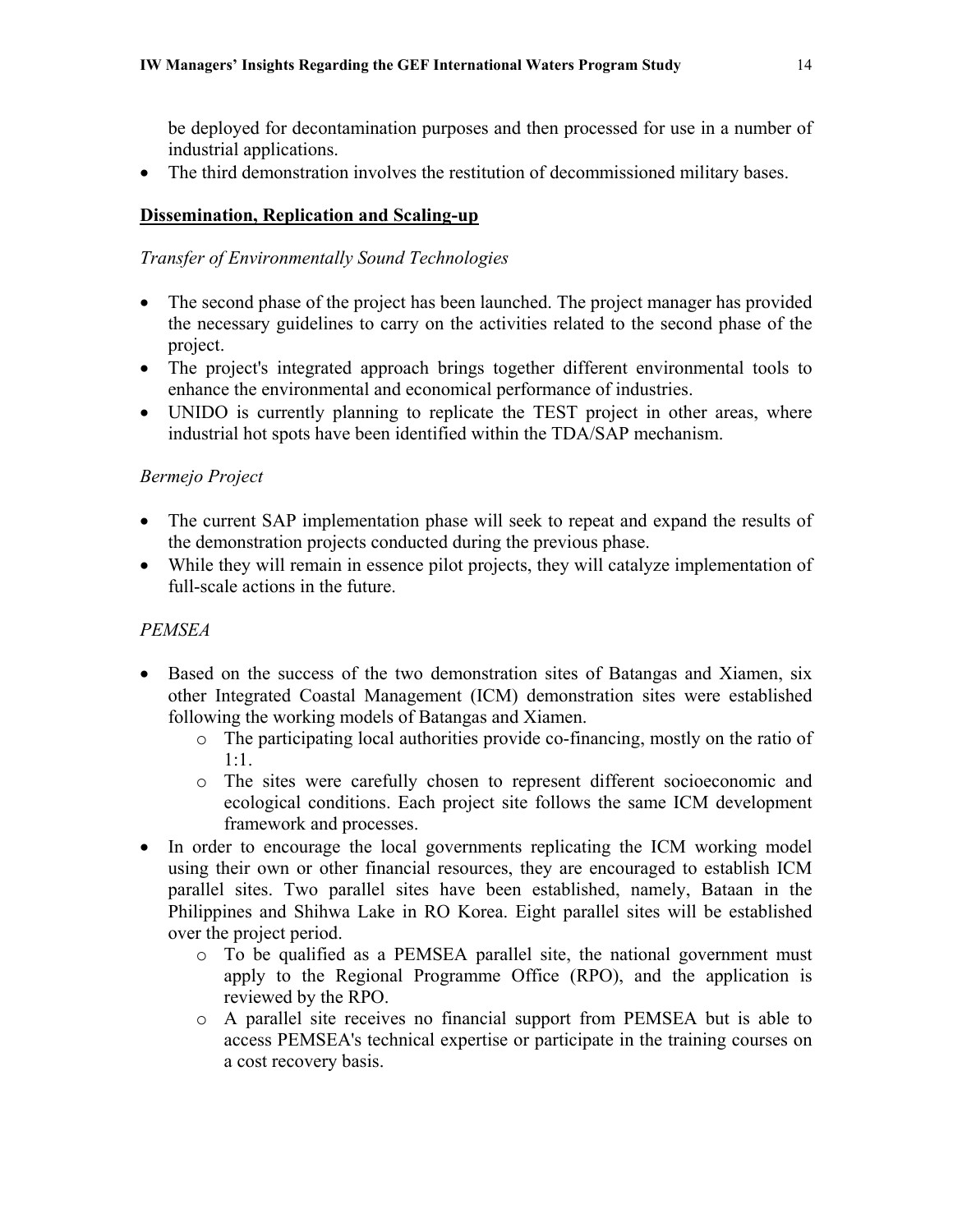## *PERSGA*

- The project set up a small fund (similar to the GEF Small Grants Programme) to support local and regional initiatives to promote environmental conservation awareness. Proposals that have potentials for demonstration and replicability are more likely to be funded out of this facility.
- A region-wide social marketing assessment study was conducted to report on the current level of environmental awareness (baseline) and on what was needed to do in order to change behaviors and raise awareness (target and impact).

## **Demonstration Project Impact**

## *Transfer of Environmentally Sound Technologies*

By end of January 2002 the first phase of the TEST project has been completed and the following concrete results have been achieved.

- Increased awareness of top management and of company employees concerning the environmental aspects associated with the production process.
- Identification of pollution sources and their causes at company level, and identification of specific cleaner production measures with economic and environmental benefit.
- Establishment of the environmental function within company organization.
- Design and implementation of integrative CP-EMS in progress in the selected companies.

## *Bermejo Project*

- The demonstration projects carried out in Bermejo, even though at a pilot scale, were a central piece of the TDA/SAP process.
- They helped assess the viability of possible measures and ideas, but also, and perhaps more importantly, provided a mechanism for on-the-ground demonstrations.
- A comprehensive public participation effort mobilized and empowered communities to participate in determining their priorities for action, and it was the basin stakeholders that envisioned the resulting SAP.

## *PEMSEA*

- The ICM framework and processes are effective. During this process, communitybased management and flexibility are important.
- Interagency coordination and multi-sector mechanism should be established to facilitate cooperation.
- Local governments' and people's needs and their capacities should be the basis of project activities.
- Involvement of political leadership and local governments should be secured. Local governments' ownerships should be ensured.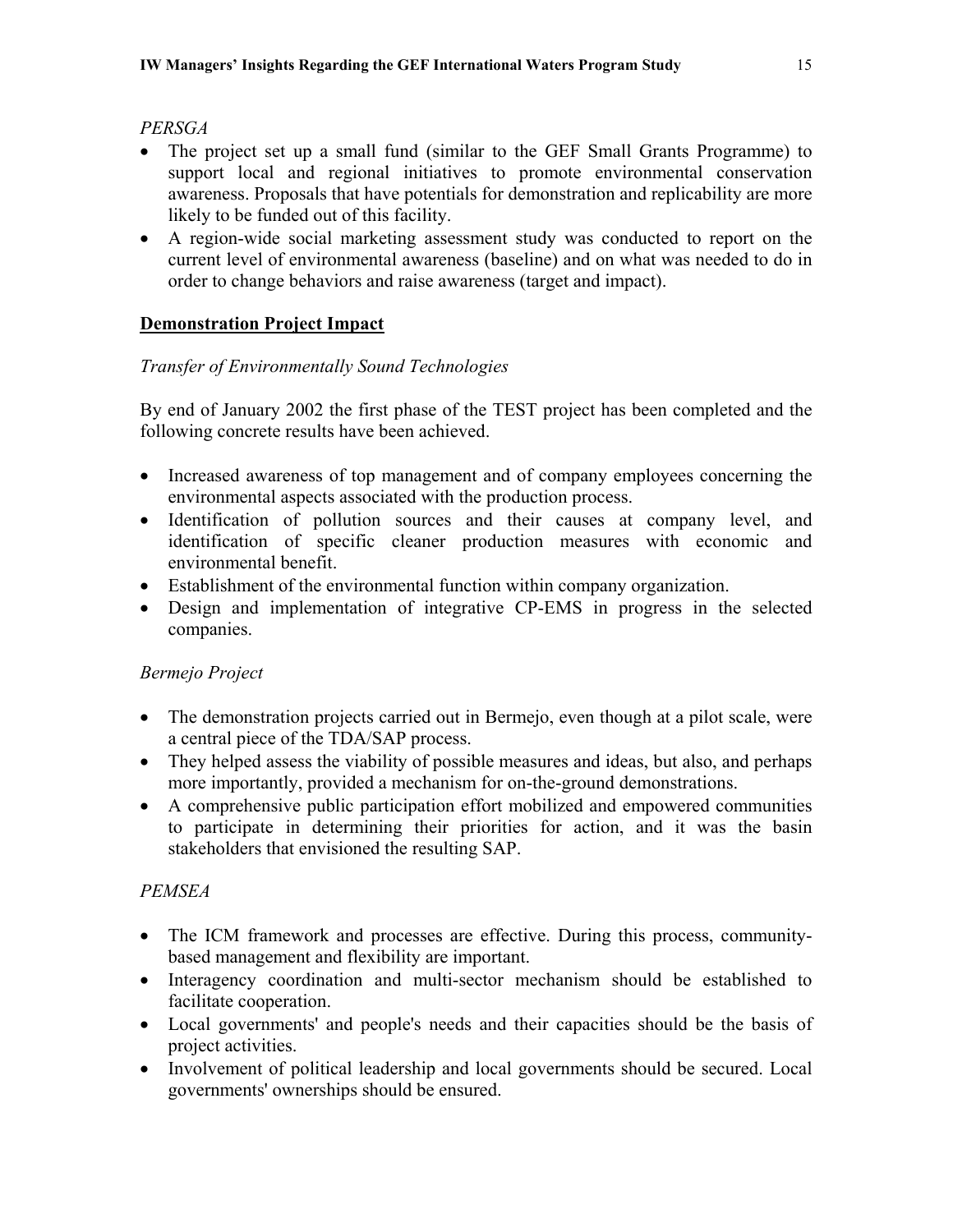*Russian Federation - Support to the National Programme of Action for the Protection of the Arctic Marine Environment* 

- The "indigenous peoples community organization" demonstration would be an important indicator of the social and environmental improvements that can be gained from increased indigenous peoples involvement in resource and environmental management in the Arctic.
- The "cleanup of contaminated marine areas" demonstration would provide a full test of a business plan developed by a Russian agency for the large-scale application of the concept as a commercially viable operation. This is the equivalent of removing barriers by demonstrating the viability of the technology so that others can adopt and exploit it elsewhere in Russia.
- The "restitution of decommissioned military bases" demonstration is conducted to convince local community representatives that certain activities can be taken to improve the environment without incurring undue financial liability on the community. The demonstration project would extend the assessments of the condition of decommissioned military bases carried out in conjunction with the PDF-B activities to the assessment of potential benefits of transfer to civilian responsibility and then demonstrate in practice how this could be achieved without undue financial liability being placed on the community concerned.

### **The Roles of International Organizations (IOs)**

With regard to the confusion of national governments as to the role of a regional organization in a local institutional set-up, discussions were exchanged in the forum about what roles IOs should take.

- In order for ICM to be effective, comprehensive approaches, including top-down, bottom-up as well as off-to-the-sides approaches, should be taken to secure necessary institutional support to help finance and sustain initiatives. In this context, it was noted that the critical role that IOs can play is to get coastal management concerns on the agenda of national governments, to coordinate national responses, and to create a legal framework/international accord.
- It was noted that IOs can play a number of critical roles in addition to the role noted above. While facing environmental problems, communities, local or national governments lack the capacity of action to identify problems and solutions due to financial and technological limitations. IOs can assist them to identify "alternative courses of action" that are most appropriate to the social, economic and cultural setting.
- It was also noted that IOs can play an important role by creating mechanisms to persuade national governments to put environmental issues in the agenda. Accordingly, demonstration activities and facilitation of access to data and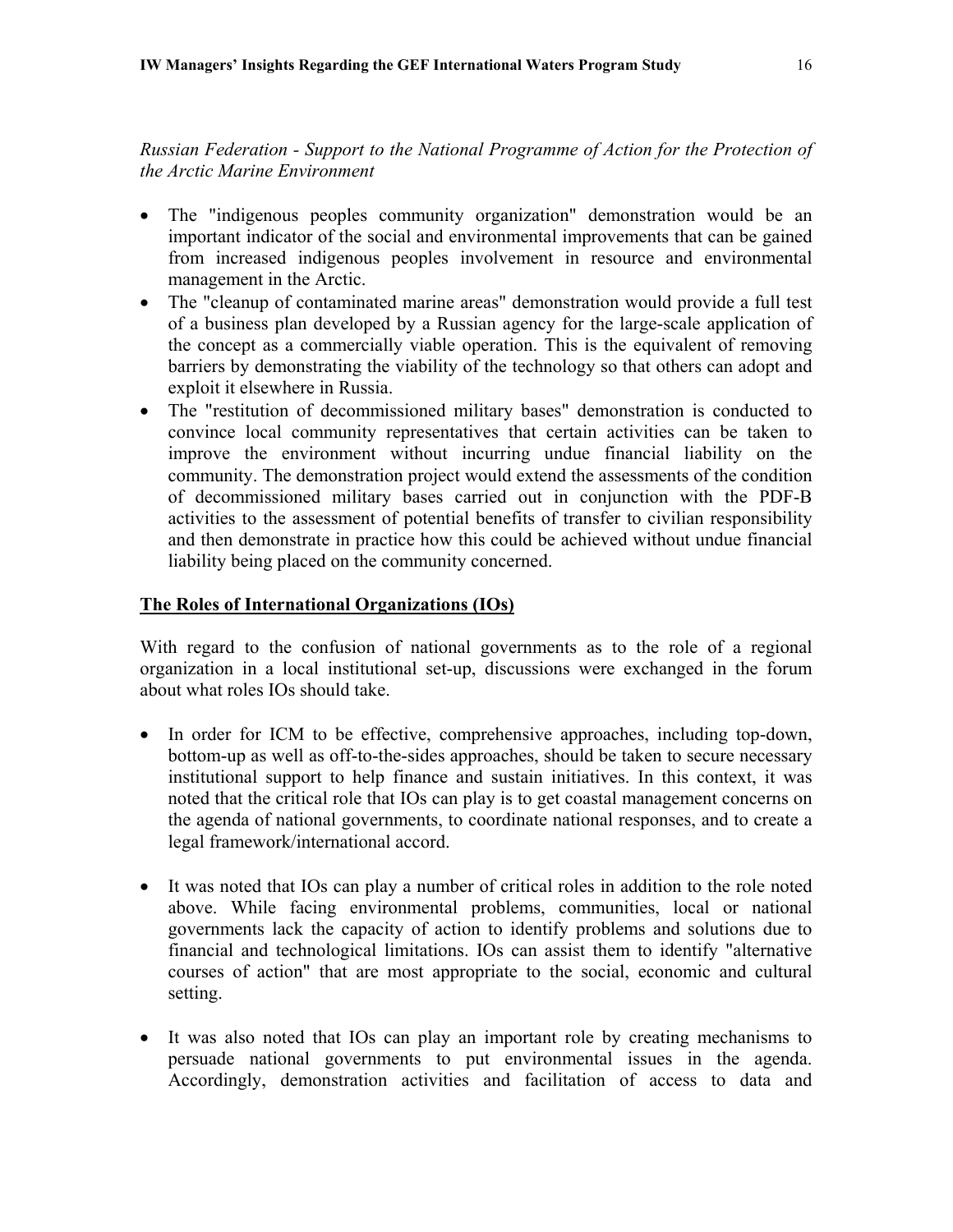information are critical in persuading governments to change from unsustainable to more sustainable modes of resource use.

• It was also pointed out that in the past knowledge and experience have been shared by either "diffusion" or "institutional memory." It was suggested that regional organizations should take an active role in facilitating the "transfer of experience" regionally, as PEMSEA or the UNEP regional seas do. At the global level, it was noted that IW-LEARN may play an important role in horizontal learning.

#### *IW:LEARN*

- IW:LEARN is a global conduit for lateral transfer of experiences between GEF IW projects. Its activities promote lateral transfer at the project manager level as well as at the operational staff level.
- IW:LEARN also promotes regional and local replication of transboundary lateral transfer demonstrations. Given sufficient interest, IW:LEARN demonstrations can be replicated to benefit additional GEF IW projects.

### *Identification, Characterization and Prioritization of Environmental Hot Spots and Impact Zones of the Russian Arctic*

An intervention was made to introduce the experience on the identification of Pollution Hot Spots in the Russian Arctic, which is related to the first topic of the discussion. An expert working group was established to undertake this task. The process has undergone the following stages: identification, initial ranking, characterization, and prioritization of hot spots. The following recommendations were made based on the experience: Purpose of the hot spot analysis should be very clearly defined and agreed upon; End-users of the hot spot analysis should be identified at the initiation of the process and they should take part in the work from the design stage and all throughout the work; It is important to have managers as the part of the multidisciplinary group, not only environmental experts; If hot spots analysis is going to be used for TDA and SAP, their representatives should take part in the work of the group; Every effort should be made to provide specific and local knowledge in the description of hot spots; Use of poorly defined criteria in hot spot description and characterization should be avoided; Prior agreement should be achieved on a mechanism for objective assignment of hot spots in different environmental media; and in the selection of hot spots, primary attention should be given to adverse effects, not simply to the contamination of the environment.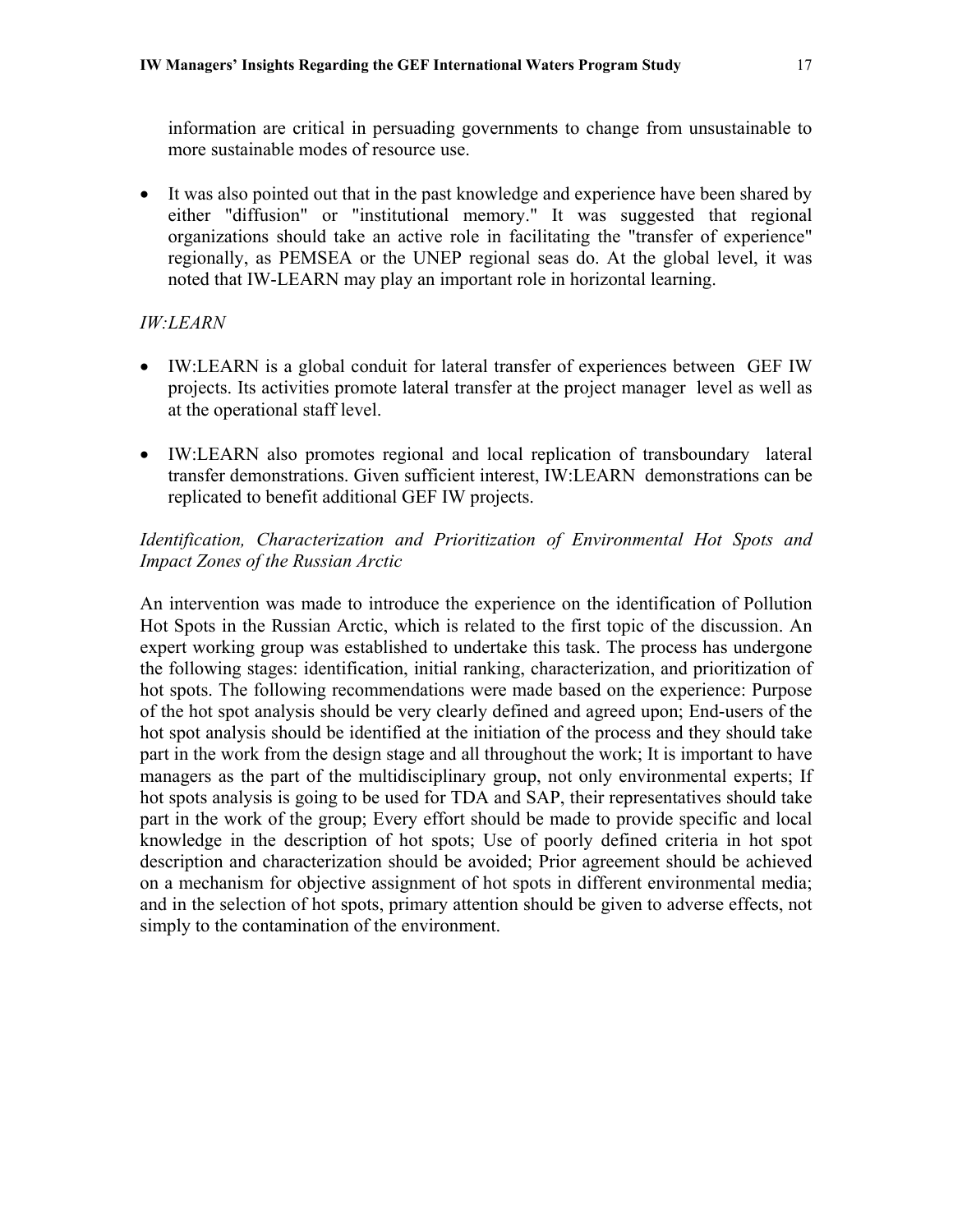## **Introduction to GEF IW Managers Electronic Discussion On**

#### <span id="page-20-0"></span>**Institutional Sustainability, Including Regional/Basin-Wide Organizations**

Throughout the International Waters Program Study, it became evident that institutional aspects play a key role in ensuring effective implementation of a project and contributing to sustainability of the activities and results beyond the project period. The Program Study found evidence that weaknesses on the part of GEF executing agencies have, in some instances, resulted in substantial problems during project implementation. Accordingly, the study recommended that GEF should consider including a more rigorous assessment of the suitability of proposed executing agencies to ensure competent project management and the sustainability of activities engendered through GEF international waters projects.

Furthermore, there is a need to ensure, at the project proposal stage, that appropriate measures are incorporated into projects to maintain the viability of any basin or regional organizations used or established for the purposes of executing GEF international waters projects beyond the life of the project.

Specific topics to be discussed concerning institutions and sustainability would include:

- What are the essential features of potential executing agencies for GEF international waters projects that should be ascertained during project preparation?
- What kinds of institutional issues have hampered effective execution of GEF projects and how these have been overcome?
- Experiences with GEF projects executed through existing regional or basin organizations vs. newly established executing agencies?
- How to ensure institutional sustainability after the project is over?

Once again it may be useful to refer to the GEF Operational Strategy for the international waters focal area. GEF seeks to assist countries in establishing needed policy/legal/institutional reforms necessary to address the transboundary priority issues. The reforms may be on all 3 levels of institutions that GEF is involved with in this focal area: the international (sometimes referred to as regional) or multi-country level of institutions, the national level of institutions, and the sub-national level of institutions which might be hydrologically based such as basin or catchment organizations or might be politically based such as municipalities or communities. The international level may not necessarily be a basin agency or a regional seas program but in fact might be a facilitating organization such as SADC for Southern Africa or OAS for Latin America. Regular programs of these organizations and regular sectoral programs of agencies such as UNDP might be able to take on roles of sustainability by "mainstreaming" the sectoral reforms needed into their regular sectoral development programs accomplished without GEF finance following the conclusion of the catalytic GEF intervention.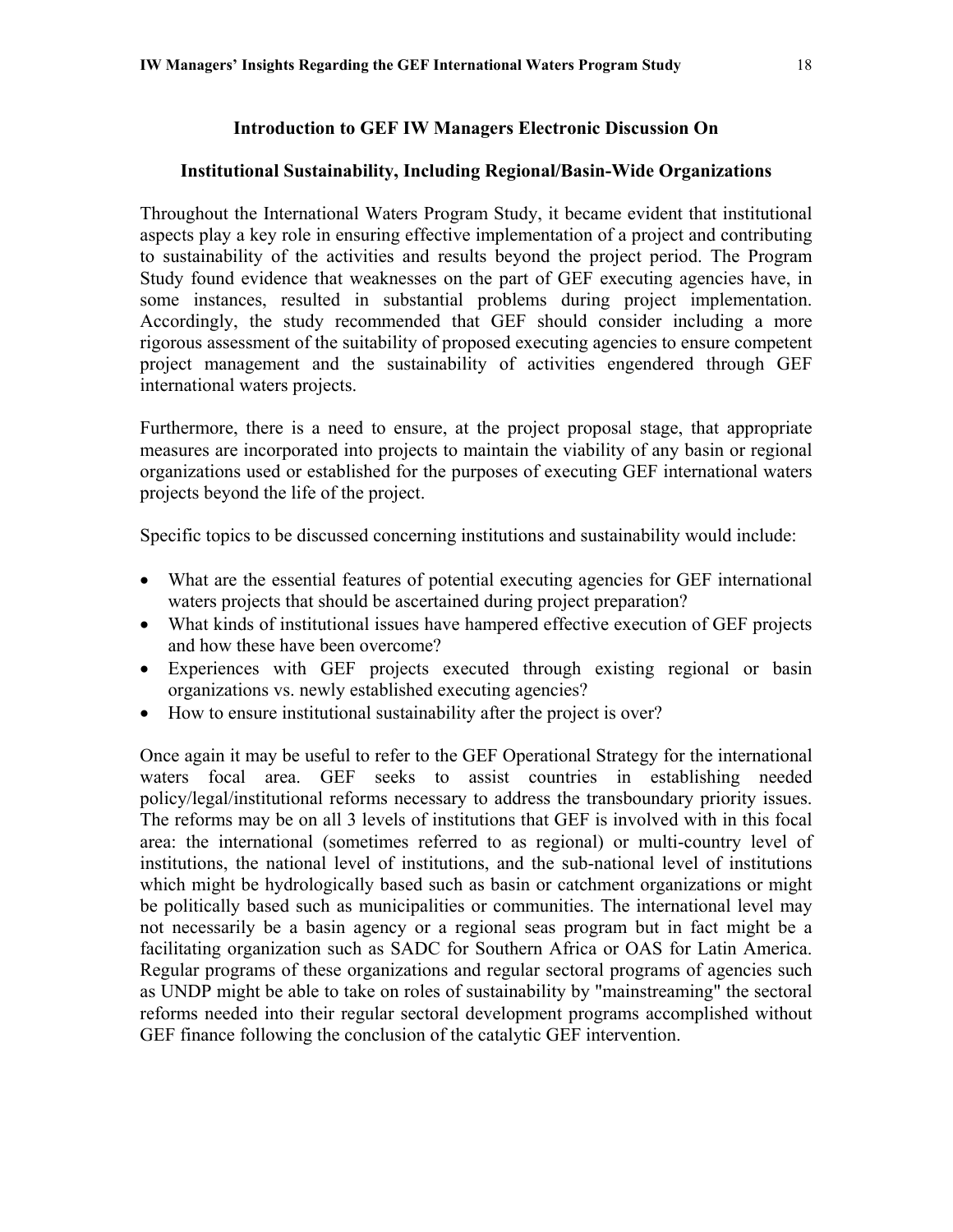### **Summary of GEF IW Managers Electronic Discussion On**

#### **Institutional Sustainability, Including Regional/Basin-Wide Organizations**

March 23 – May 7, 2002: Institutional Sustainability, including Regional/Basin-wide **Organizations** As reported by: Juha Uitto and Sulan Chen, GEF M&E Unit

The following is a summary of views and insights provided by forum participants about institutional sustainability, the third topic of GEF IW Electronic Discussion. Project experience is summarized in the order of the date the related email was posted. Please email any additions or corrections to Juha Uitto (juitto  $\omega$ worldbank.org) or Sulan Chen ([schen1@worldbank.org\)](mailto:schen1@worldbank.org).

#### **UNOPS Perspective from Lake Tanganyika Biodiversity Project**

- To address issues of sustainability, all interested parties should understand the complexity of execution so that project can proceed with capacity building. Execution issues must be raised at the initial design phase of a project and/or convention. Early consideration of corporate form, constitution, by-laws, and funding is important.
- Training for individuals can be provided prior to the project starts.
- Modalities of execution provided by executing agencies can consist of an umbrella arrangement with some flexibility. The possibilities of delegating some responsibilities to national or regional entity should be explored at an early stage.

#### **Black Sea Program: Institutional Building and Maintenance**

- A regional Secretariat was created together with specialist Regional Activity Centers (RACs) based on existing institutions in each country. These RACs were established to share the technical workload.
- Setting up the network does not automatically ensure sustainability. Government support, entrepreneurial spirit and good business plans can help sustain institutions.
- Money cannot bring sustainability by itself. Successful sustainability can be built only under the following conditions: confidence building among stakeholders and long-term investment in public awareness-raising; consistent and far-sighted commitment from agency partners; and application of appropriate economic instruments to promote environment protection.

#### **General Discussion: Incremental Cost and Institutional Sustainability**

• It's noted that GEF investment should play only a catalytic role. Governments' investment is key to institutional sustainability. It is suggested that governments should be expected to finance regional institutions in a defined timeframe. While GEF investment (incremental cost) decreases, governmental commitment increases to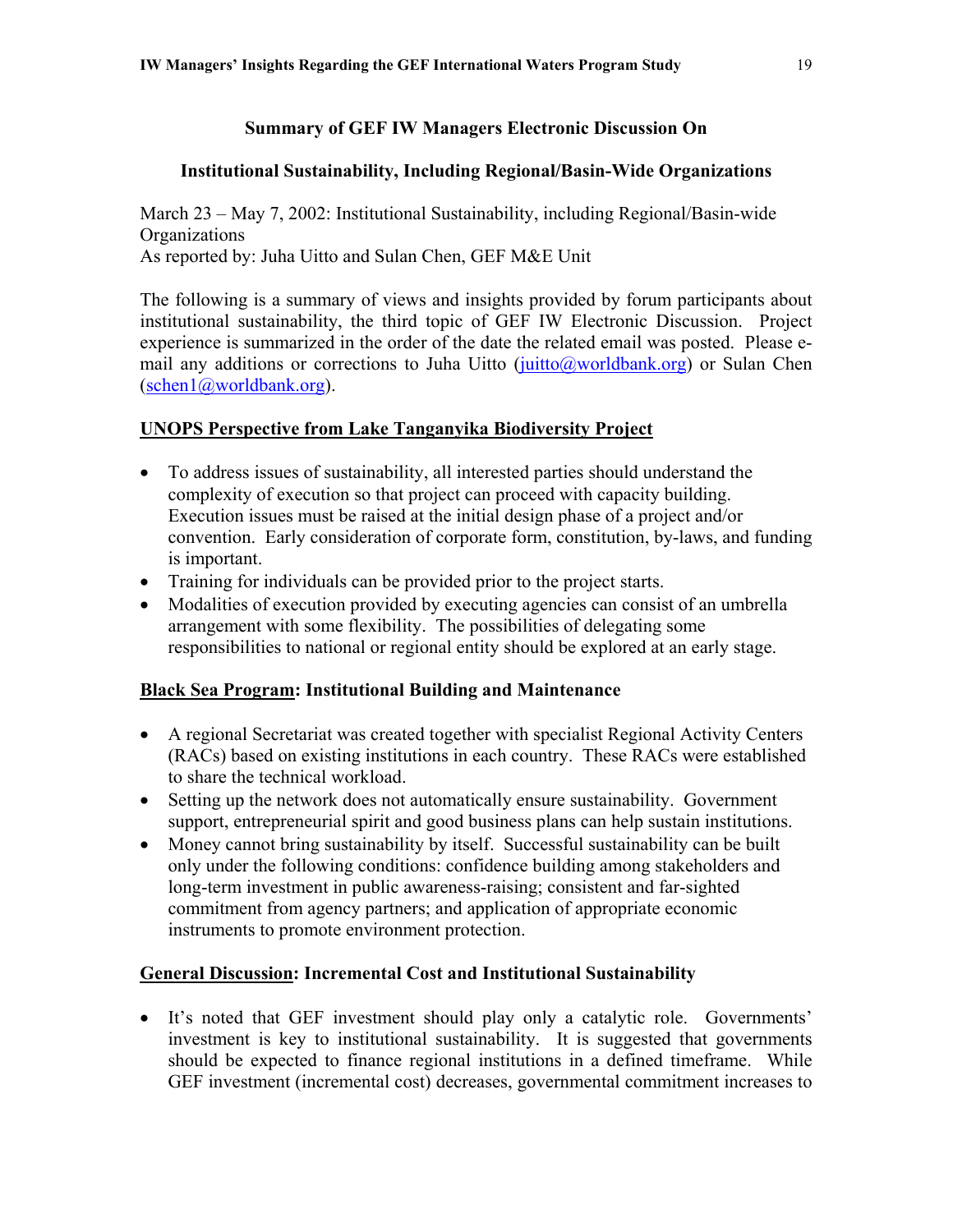make regional institutions financially sustainable until when governments bear the whole cost after GEF's exit (project completion).

- It was noted that project implementation is not a linear process. That progress first comes in small steps and eventually in large steps.
- A regional Environmental Convention is a political document to bring parties into cooperation process. Financial support from national governments is important and should be negotiated and secured at an early stage.
- Program sustainability should be viewed at national level, rather than just at a regional level. It is important to measure sustainability based on national efforts, financially and politically, that have been made on environmental protection. Regional initiatives should be proposed to build on existing national initiatives.
- The ability secure national governments' investment in environmental protection also depends on domestic economic conditions. Without certain economic development, environmental protection is seldom a national priority for investment.
- The traditional "incremental cost" model may not be appropriate for ensuring the sustainability of IW capacity building projects.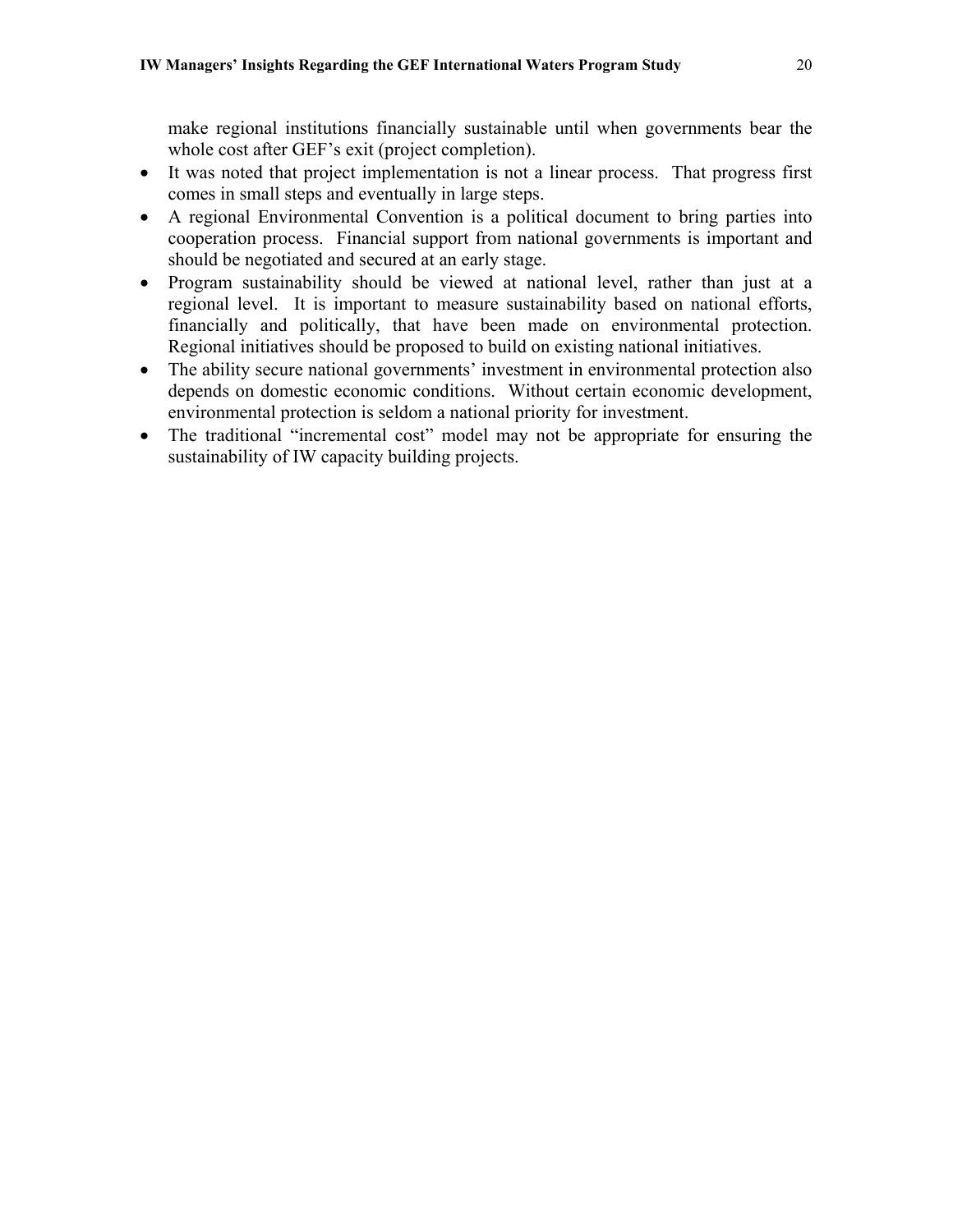## **Introduction to GEF IW Managers Electronic Discussion On**

### **Monitoring, Evaluation and Dissemination of Lessons Learned**

<span id="page-23-0"></span>The objectives of monitoring and evaluation (M&E) in GEF are fourfold:

1. To monitor and evaluate results and impacts of GEF activities;

2. To provide a basis for decision-making on amendments and improvements of policies, strategies, program management, procedures, and projects;

3. To promote accountability for resource use against objectives by participating countries, partner agencies, and executing agencies; and,

4. To document, provide feedback on and disseminate results and lessons learned.

The Program Study recognized the need for quantifiable indicators of performance at project level to be identified at project proposal stage and their monitoring throughout the project cycle. There is a need to include comparable information on process, stress reduction and environmental status indicators in project monitoring and terminal evaluations. In fact, the GEF operational program document adopted in 1996 require them for operational programs 8 and 9. Over the past few years, we have worked to further develop the framework of M&E indicators for use in GEF international waters projects (see link to draft in Annex I).

This framework has already been tested in some areas. We would like to use this opportunity to learn from the projects that have applied this or a similar M&E framework what their experiences have been and how the framework might be improved. Similarly, other projects that have not utilized an indicator framework of this type should study the document and give the forum feedback from their perspectives.

The Program Study also documented the lack of increased monitoring of high-risk projects and recommended that all such projects should be subjected to a mid-term review. Most projects, in fact, would benefit from mid-term reviews, but the benefits of such reviews should be assessed against the associated costs.

Furthermore, the Program Study highlighted the difficulty in determining whether lessons learned are being channeled back into ongoing projects or the project development process. It concluded that there is a need to formalize the process of feeding back lessons learned in a transparent and effective manner.

Specific topics for discussion in this section could include:

• To what extent projects utilize process, stress reduction and environmental status indicators in measuring implementation progress and the attainment of project objectives?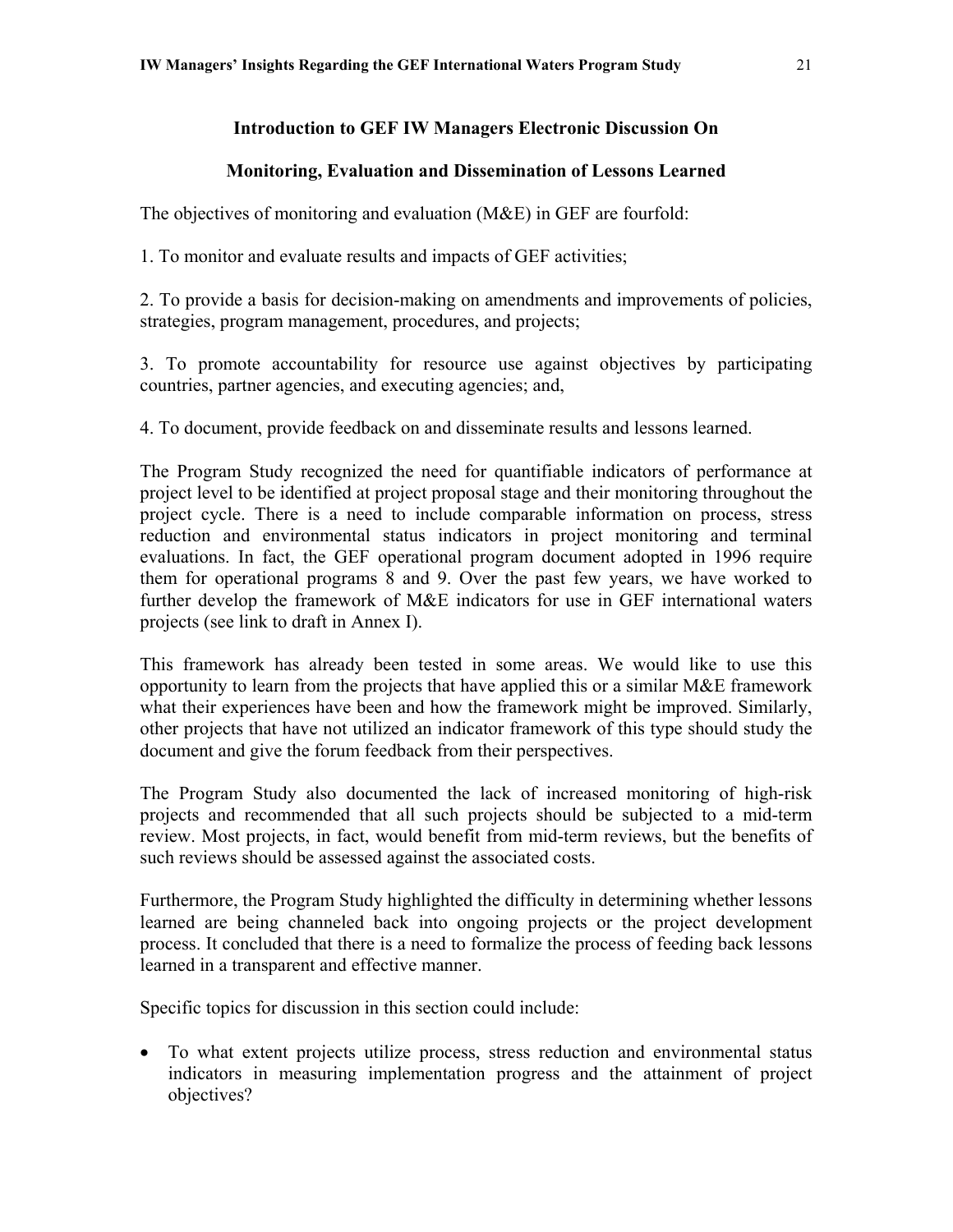- How are M&E systems organized and what are the experiences?
- How are M&E results reported and utilized, by whom, and to what effect?
- Which projects have conducted mid-term reviews? What are the experiences with mid-term reviews in providing direction to projects?
- How are lessons learned collated and disseminated back into project management and design of new projects?

#### **Summary of GEF IW Managers Electronic Discussion On**

#### **Monitoring, Evaluation and Dissemination of Lessons Learned**

The fourth and final discussion – on monitoring, evaluation  $(M&E)$  and dissemination of lessons learned – was not sufficiently addressed in electronic mode. We are pleased, therefore, that we will all have the opportunity to focus more on M&E at the Second GEF International Waters Conference in September 2002. During the third day of the conference, in particular, there is a special session dedicated to this issue. In addition, IW:LEARN and its UNEP-GEF partners may be following-up with some of you directly in the coming months to facilitate dissemination of your projects' experiences lessons learned.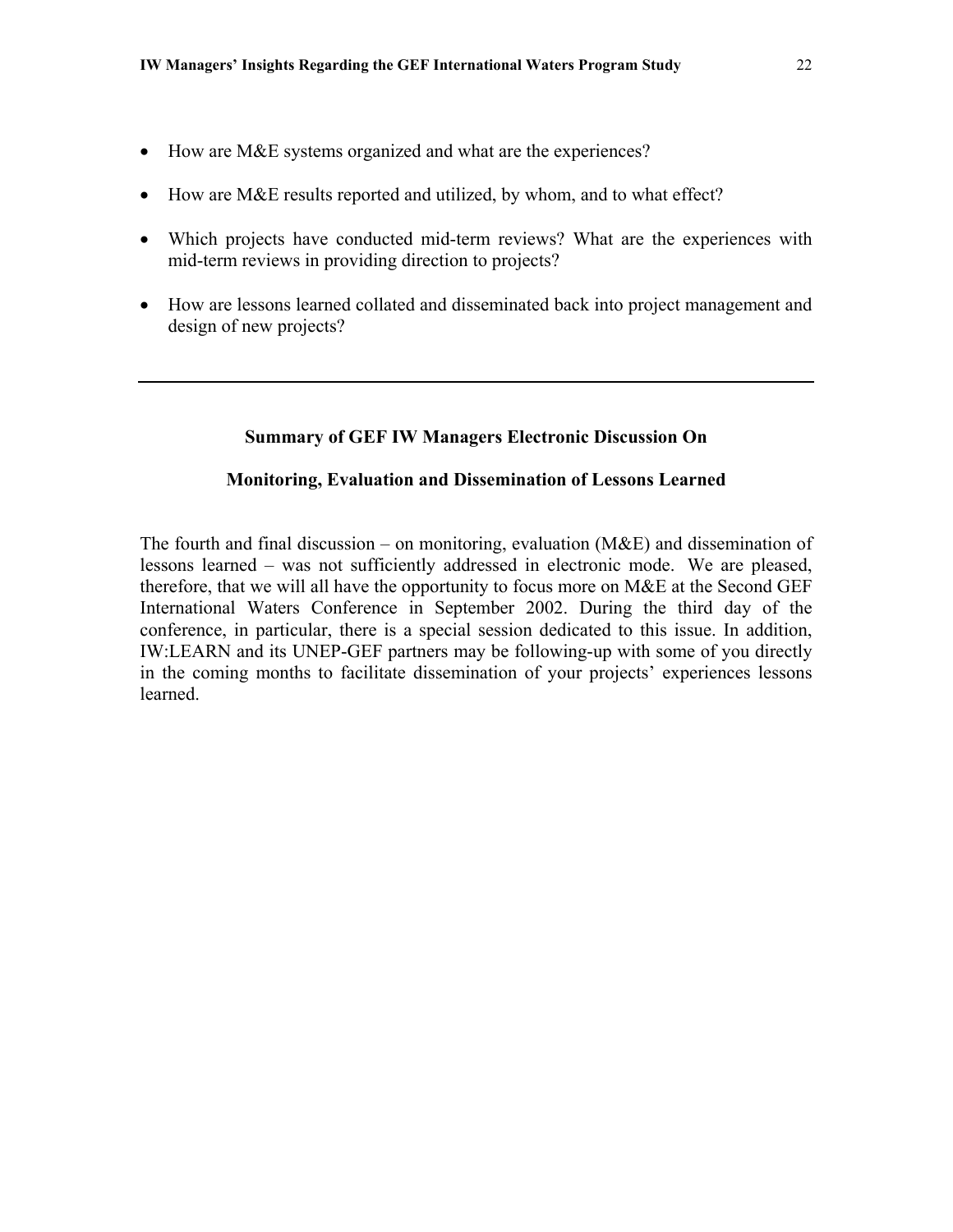<span id="page-25-0"></span>**ANNEX I.** Internet addresses (URLs) for Web sites and documents related to the GEF IW Managers' International Waters Programme Study discussion

| <b>Global Environment Facility (GEF)</b>                                                                                                                                                                                                                                          | http://www.gefweb.org                  |  |
|-----------------------------------------------------------------------------------------------------------------------------------------------------------------------------------------------------------------------------------------------------------------------------------|----------------------------------------|--|
| Includes documentation on the GEF's<br>International Waters-related Operational<br>Programs                                                                                                                                                                                       |                                        |  |
| IW<br>Managers Electronic<br>Forum<br>GEF                                                                                                                                                                                                                                         | http://groups.yahoo.com/group/gef-iw-  |  |
| (managed by IW:LEARN)                                                                                                                                                                                                                                                             | mgrs                                   |  |
| Archives of email discussions summarized here, plus participant list and related files.                                                                                                                                                                                           |                                        |  |
| <b>GEF IW Program Study</b>                                                                                                                                                                                                                                                       | http://www.iwlearn.net/ftp/iwps.pdf    |  |
| The framework for this discussion series.                                                                                                                                                                                                                                         |                                        |  |
| Monitoring and Evaluation Indicators for                                                                                                                                                                                                                                          | http://www.iwlearn.net/ftp/indicators- |  |
| <b>GEF</b> International Waters Projects                                                                                                                                                                                                                                          | draft.rtf                              |  |
| Draft 2002 guidance document on GEF IW process, stress and environmental status<br>indicators.                                                                                                                                                                                    |                                        |  |
| <b>GEF</b> International Waters Resource Centre                                                                                                                                                                                                                                   | http://www.iwlearn.net                 |  |
| (managed by IW:LEARN)                                                                                                                                                                                                                                                             |                                        |  |
| Profiles of all GEF IW projects, as well as monitoring and evaluation documents and<br>other resources to assist with GEF IW project management                                                                                                                                   |                                        |  |
| 2 <sup>nd</sup> GEF International Waters Conference                                                                                                                                                                                                                               | http://www.iwlearn.org/iwc2002         |  |
| Where discussions initiated in this electronic forum will be continued face-to-face; GEF<br>M&E issues; TDA, SAP and participatory processes; freshwater basin management; large<br>marine ecosystems and coasts; and building sustainability through partnerships and<br>finance |                                        |  |
|                                                                                                                                                                                                                                                                                   |                                        |  |

For more information, please contact IW:LEARN at +1 (703) 522-2190 or [info@iwlearn.org](mailto:info@iwlearn.org).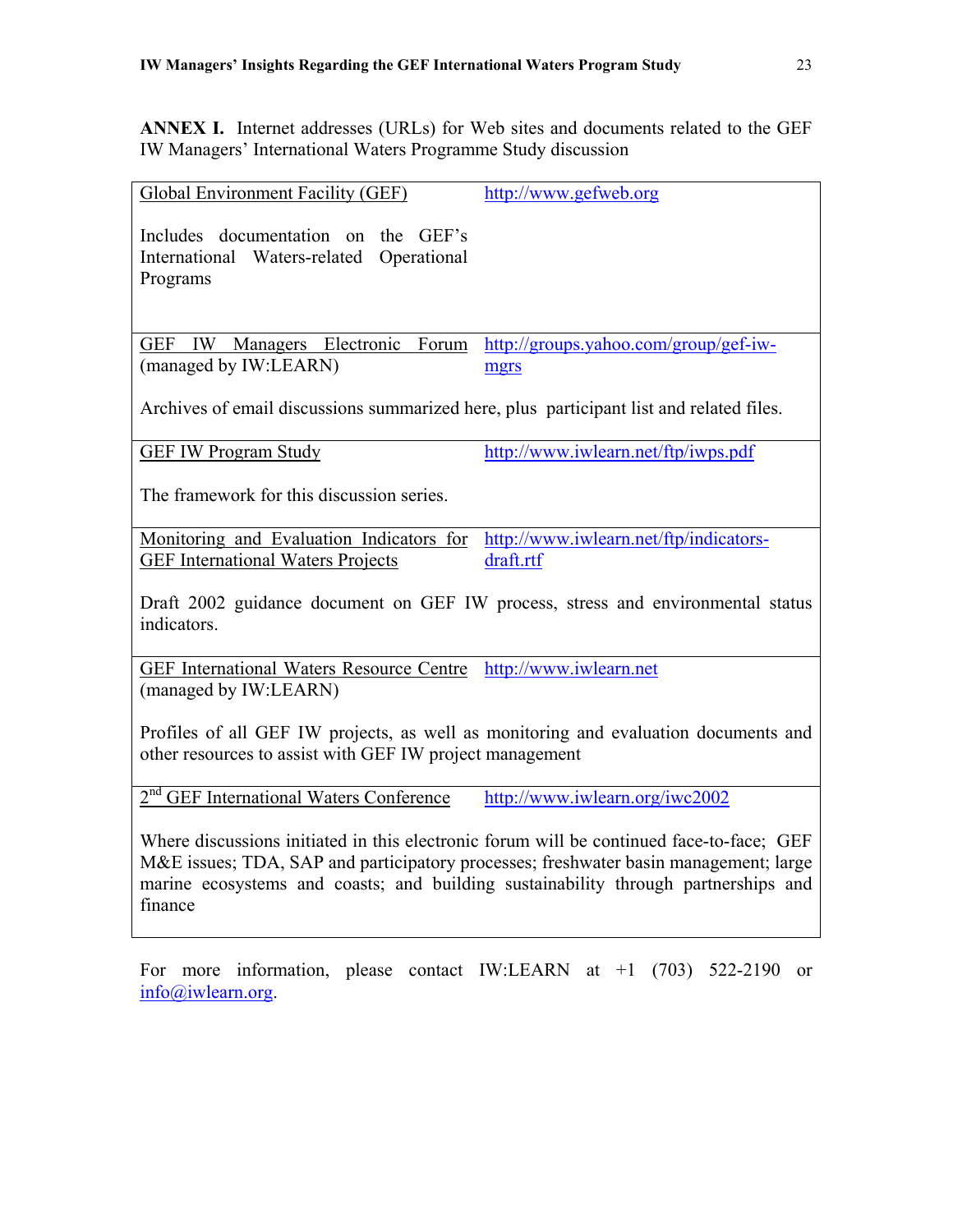<span id="page-26-0"></span>**ANNEX II.** Program Study findings related to the use of Transboundary Diagnostic Analyses (TDA) to develop Strategic Action Programs (SAP) and GEF philosophy related to the processes

The Program Study found that the current emphasis on undertaking a science-based TDA prior to the design of a SAP is appropriate for projects in Operational Programs 8 and 9. Such scientific and technical assessments are needed to: (1) identify, quantify, and set priorities for the environmental concerns that are transboundary in nature. and to identify their immediate, intermediate and fundamental causes. The identification of causes specifies practices, sources, locations and human activity sectors from which environmental degradation arises or is threatened. A TDA thus provides the factual basis for the formulation of a SAP embodying specific actions(policy, legal, institutional reforms or investments) that can be adopted nationally, usually within a harmonized multinational context, to at least address the top priority transboundary concern(s) and over the longer term restore or protect a specific body of water or transboundary ecosystem.

The intent of the GEF Operational Strategy in recommending that processes be utilized jointly among collaborating nations to formulate the TDA and then the SAP was to foster: (a) participation, (b) capacity building, (c) confidence-building and (d) use of sound science and actual data upon which to base the identification of country-driven reforms for action on priority transboundary concerns. Interministerial committees were recommended within each collaborating country to build capacity and to ensure that economic sectors that created the stress on the water environment understood their contribution and were harnessed to change their behaviors. The intent was also to involve the science community in the countries to bring their data to the table as well as to produce an instrument (a draft TDA) that could be used as a participation tool to engage not only the science community but other relevant stakeholders in each country as part of the international waters project. Of course, the exchange of data among the nations then can help to break down barriers and lack of trust among the nations so that they may enter the next phases of their "new joint" relations.

Finally and perhaps most importantly, "integrated management" is often an abused term. Such TDA-like analyses are necessary in order for all to understand the environmental degradation in actual terms and then to appreciate the linkages among different sectoral activities or multiple causes of degradation, so that an "integrated" or some use "ecosystem-based" array of actions can then be taken to address the degradation. Once all this has been determined, then a philosophy of "adaptive management" might be appropriate to include in the SAP in order to periodically revisit the environmental status of the transboundary waters and then update the SAP to better address the situation.

The Program Study found that there are a variety of ways in which a TDA is conducted. Some are more resource-intensive than others, but these usually offer advantages in providing greater insight and specificity, thereby providing an improved information base for the formulation of SAPs. The TDA permits the logical development of a strategic action program that is based on a reasoned, holistic and multisectoral consideration of the